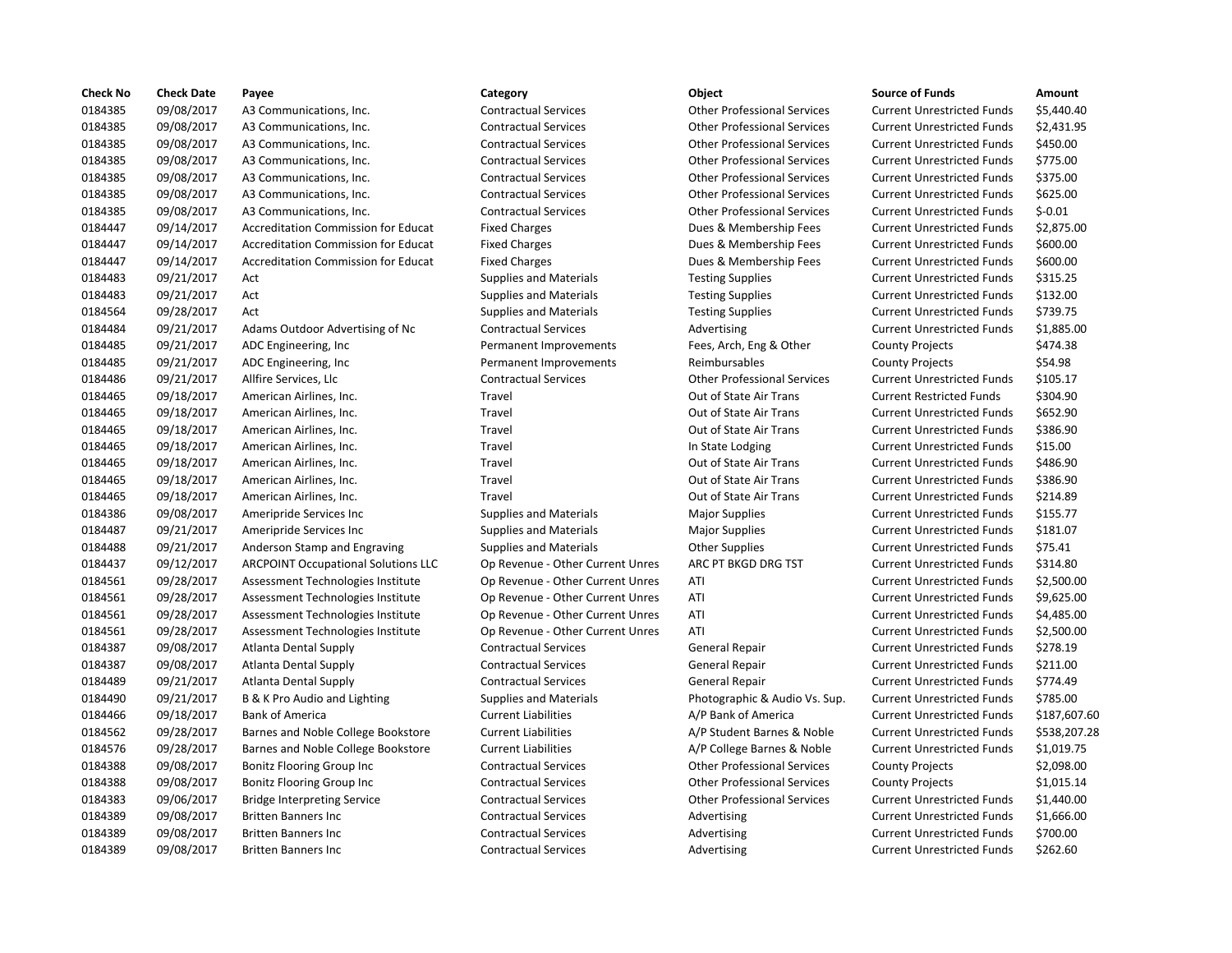| <b>Check No</b> | <b>Check Date</b> | Payee                                      | Category                      | Object                             | <b>Source of Funds</b>            | <b>Amount</b> |
|-----------------|-------------------|--------------------------------------------|-------------------------------|------------------------------------|-----------------------------------|---------------|
| 0184491         | 09/21/2017        | <b>Burgess Sales &amp; Supply</b>          | <b>Contractual Services</b>   | General Repair                     | <b>Current Unrestricted Funds</b> | \$929.83      |
| 0184492         | 09/21/2017        | <b>Burns Chevrolet</b>                     | <b>Contractual Services</b>   | <b>General Repair</b>              | <b>Current Unrestricted Funds</b> | \$283.17      |
| 0184380         | 09/06/2017        | <b>Business Card</b>                       | Travel                        | Out of State Air Trans             | <b>Current Unrestricted Funds</b> | \$30.00       |
| 0184545         | 09/26/2017        | <b>Business Card</b>                       | Travel                        | Out of State Registration Fees     | <b>Current Unrestricted Funds</b> | \$1,968.0     |
| 0184545         | 09/26/2017        | <b>Business Card</b>                       | Travel                        | In State Lodging                   | <b>Current Unrestricted Funds</b> | \$198.36      |
| 0184545         | 09/26/2017        | <b>Business Card</b>                       | Travel                        | Out of State Air Trans             | <b>Current Unrestricted Funds</b> | \$426.90      |
| 0184545         | 09/26/2017        | <b>Business Card</b>                       | <b>Contractual Services</b>   | <b>Other Contractual Services</b>  | <b>Current Unrestricted Funds</b> | \$449.77      |
| 0184545         | 09/26/2017        | <b>Business Card</b>                       | Travel                        | Out of State Lodging               | <b>Current Unrestricted Funds</b> | \$1,115.3     |
| 0184545         | 09/26/2017        | <b>Business Card</b>                       | Travel                        | In State Lodging                   | <b>Current Unrestricted Funds</b> | \$836.88      |
| 0184545         | 09/26/2017        | <b>Business Card</b>                       | Travel                        | In State Lodging                   | <b>Current Unrestricted Funds</b> | \$365.39      |
| 0184545         | 09/26/2017        | <b>Business Card</b>                       | Travel                        | Out of State Other Trans           | <b>Current Unrestricted Funds</b> | \$124.89      |
| 0184575         | 09/28/2017        | <b>Business Card</b>                       | Travel                        | Out of State Air Trans             | <b>Current Unrestricted Funds</b> | \$258.46      |
| 0184575         | 09/28/2017        | <b>Business Card</b>                       | Travel                        | In State Lodging                   | <b>Current Unrestricted Funds</b> | \$227.76      |
| 0184575         | 09/28/2017        | <b>Business Card</b>                       | Travel                        | Out of State Lodging               | <b>Current Unrestricted Funds</b> | \$571.96      |
| 0184575         | 09/28/2017        | <b>Business Card</b>                       | <b>Fixed Charges</b>          | Dues & Membership Fees             | <b>Current Unrestricted Funds</b> | \$50.00       |
| 0184575         | 09/28/2017        | <b>Business Card</b>                       | Travel                        | Out of State Lodging               | <b>Current Unrestricted Funds</b> | \$288.02      |
| 0184575         | 09/28/2017        | <b>Business Card</b>                       | <b>Supplies and Materials</b> | <b>Food Supplies</b>               | <b>Current Unrestricted Funds</b> | \$87.75       |
| 0184575         | 09/28/2017        | <b>Business Card</b>                       | <b>Supplies and Materials</b> | Office Supplies                    | <b>Current Unrestricted Funds</b> | \$113.91      |
| 0184575         | 09/28/2017        | <b>Business Card</b>                       | Travel                        | Out of State Registration Fees     | <b>Current Unrestricted Funds</b> | \$870.00      |
| 0184575         | 09/28/2017        | <b>Business Card</b>                       | Travel                        | Out of State Registration Fees     | <b>Current Unrestricted Funds</b> | \$595.00      |
| 0184575         | 09/28/2017        | <b>Business Card</b>                       | <b>Contractual Services</b>   | <b>Other Contractual Services</b>  | <b>Current Unrestricted Funds</b> | \$437.87      |
| 0184390         | 09/08/2017        | Canon Solutions America Inc                | <b>Supplies and Materials</b> | <b>Photocopy Supplies</b>          | <b>Current Unrestricted Funds</b> | \$170.64      |
| 0184493         | 09/21/2017        | Canon Solutions America Inc                | <b>Fixed Charges</b>          | <b>Rental Other</b>                | <b>Current Unrestricted Funds</b> | \$26.57       |
| 0184493         | 09/21/2017        | Canon Solutions America Inc                | <b>Fixed Charges</b>          | Leased To Own Equip                | <b>Current Unrestricted Funds</b> | \$7,576.7     |
| 0184493         | 09/21/2017        | Canon Solutions America Inc                | <b>Supplies and Materials</b> | <b>Photocopy Supplies</b>          | <b>Current Unrestricted Funds</b> | \$170.64      |
| 0184493         | 09/21/2017        | Canon Solutions America Inc                | <b>Supplies and Materials</b> | Photocopy Supplies                 | <b>Current Unrestricted Funds</b> | \$28.97       |
| 0184494         | 09/21/2017        | Caretaker Management Service Inc           | <b>Contractual Services</b>   | <b>Other Contractual Services</b>  | <b>Current Unrestricted Funds</b> | \$1,205.0     |
| 0184494         | 09/21/2017        | Caretaker Management Service Inc           | <b>Contractual Services</b>   | <b>Other Professional Services</b> | <b>Current Unrestricted Funds</b> | \$450.00      |
| 0184494         | 09/21/2017        | Caretaker Management Service Inc           | <b>Contractual Services</b>   | <b>Other Professional Services</b> | <b>Current Unrestricted Funds</b> | \$400.00      |
| 0184495         | 09/21/2017        | Carolina Couriers, LLC                     | <b>Contractual Services</b>   | <b>Other Contractual Services</b>  | <b>Current Unrestricted Funds</b> | \$525.00      |
| 0184496         | 09/21/2017        | Carolina Elevator Service Inc              | <b>Contractual Services</b>   | <b>Other Contractual Services</b>  | <b>Current Unrestricted Funds</b> | \$395.00      |
| 0184497         | 09/21/2017        | <b>CDWG</b>                                | <b>Supplies and Materials</b> | <b>Education Supplies</b>          | <b>Current Unrestricted Funds</b> | \$140.88      |
| 0184565         | 09/28/2017        | Cengage Learning Inc                       | <b>Contractual Services</b>   | <b>Other Professional Services</b> | <b>Current Unrestricted Funds</b> | \$199.50      |
| 0184565         | 09/28/2017        | Cengage Learning Inc                       | <b>Contractual Services</b>   | <b>Other Professional Services</b> | <b>Current Unrestricted Funds</b> | $$-198.00$    |
| 0184498         | 09/21/2017        | Charlotte Paint Company Inc                | <b>Contractual Services</b>   | <b>Other Professional Services</b> | <b>Current Unrestricted Funds</b> | \$6,275.0     |
| 0184498         | 09/21/2017        | Charlotte Paint Company Inc                | <b>Contractual Services</b>   | <b>Other Professional Services</b> | <b>Current Unrestricted Funds</b> | \$1,070.0     |
| 0184391         | 09/08/2017        | Chef's Catering                            | <b>Supplies and Materials</b> | <b>Food Supplies</b>               | <b>Current Unrestricted Funds</b> | \$1,049.8     |
| 0184391         | 09/08/2017        | Chef's Catering                            | <b>Supplies and Materials</b> | <b>Food Supplies</b>               | <b>Current Unrestricted Funds</b> | \$1,782.6     |
| 0184391         | 09/08/2017        | Chef's Catering                            | <b>Supplies and Materials</b> | <b>Food Supplies</b>               | <b>Current Unrestricted Funds</b> | \$2,707.7     |
| 0184499         | 09/21/2017        | Chef's Catering                            | <b>Supplies and Materials</b> | <b>Food Supplies</b>               | <b>Current Unrestricted Funds</b> | \$908.32      |
| 0184438         | 09/12/2017        | Cherry Tree, LLC                           | <b>Fixed Charges</b>          | Rent Non State                     | <b>Current Unrestricted Funds</b> | \$8,532.5     |
| 0184376         | 09/05/2017        | Chester County Sheriff's Office Att        | <b>Contractual Services</b>   | <b>Other Contractual Services</b>  | <b>Current Unrestricted Funds</b> | \$1,150.0     |
| 0184376         | 09/05/2017        | Chester County Sheriff's Office Att        | <b>Contractual Services</b>   | <b>Other Contractual Services</b>  | <b>Current Unrestricted Funds</b> | \$1,150.0     |
| 0184500         | 09/21/2017        | Chester County Sheriff's Office Att        | <b>Contractual Services</b>   | <b>Other Contractual Services</b>  | <b>Current Unrestricted Funds</b> | \$300.00      |
| 0184500         | 09/21/2017        | <b>Chester County Sheriff's Office Att</b> | <b>Contractual Services</b>   | <b>Other Contractual Services</b>  | <b>Current Unrestricted Funds</b> | \$400.00      |

# 0184491 09/21/2017 Burgess Sales & Supply Contractual Services General Repair Current Unrestricted Funds \$929.83 0184492 09/21/2017 Burns Chevrolet Contractual Services General Repair Current Unrestricted Funds \$283.17 Travel **1843** Out of State Air Trans Current Unrestricted Funds \$30.00 0184545 09/26/2017 Business Card Travel Out of State Registration Fees Current Unrestricted Funds \$1,968.00 Travel **1245 1245 1245 In State Lodging Current Unrestricted Funds** 5198.36 Travel **1845** Out of State Air Trans Current Unrestricted Funds 5426.90 0184545 09/26/2017 Business Card Contractual Services Other Contractual Services Current Unrestricted Funds \$449.77 Travel **1845** 101845 0016 Out of State Lodging Current Unrestricted Funds 51.115.36 0184545 09/26/2017 Business Card Travel In State Lodging Current Unrestricted Funds \$836.88 Travel **1245 1245 1246 In State Lodging Current Unrestricted Funds** 5365.39 Travel **1845 COM** Out of State Other Trans Current Unrestricted Funds 5124.89 Travel **1845** Out of State Air Trans Current Unrestricted Funds 5258.46 Travel **1845 1976 In State Lodging Current Unrestricted Funds** \$227.76 Travel **1845** Out of State Lodging Current Unrestricted Funds \$571.96 Fixed Charges **1975 1976 ISBN 2017 Business Current Unrestricted Funds** \$50.00 Travel **1845** 0018 Out of State Lodging Current Unrestricted Funds \$288.02 0184575 09/28/2017 Business Card Supplies and Materials Food Supplies Current Unrestricted Funds \$87.75 Supplies and Materials **Office Supplies** Current Unrestricted Funds \$113.91 Travel **2028** 2018 Out of State Registration Fees Current Unrestricted Funds \$870.00 Travel **2028** 2018 Out of State Registration Fees Current Unrestricted Funds \$595.00 0184575 09/28/2017 Business Card Contractual Services Other Contractual Services Current Unrestricted Funds \$437.87 Supplies and Materials **Example 2018** Photocopy Supplies **Current Unrestricted Funds** \$170.64 Fixed Charges **1974 1974 2017 Rental Other Current Unrestricted Funds \$26.57** Fixed Charges The Solutions Canada Inc Current Unrestricted Funds \$7,576.79 Supplies and Materials **12018** Photocopy Supplies **12014** Current Unrestricted Funds \$170.64 Supplies and Materials **28.97** Photocopy Supplies **Current Unrestricted Funds** \$28.97 Inc Contractual Services **1.2017 Contractual Services** Current Unrestricted Funds 51,205.00 Inc Contractual Services **1994 Contractual Services** Other Professional Services Current Unrestricted Funds \$450.00 Inc Contractual Services Content Content Content Other Professional Services Current Unrestricted Funds \$400.00 0184495 09/21/2017 Carolina Couriers, LLC Contractual Services Other Contractual Services Current Unrestricted Funds \$525.00 Contractual Services **Carolina Elevator Contractual Services** Current Unrestricted Funds \$395.00 0184497 09/21/2017 CDWG Supplies and Materials Education Supplies Current Unrestricted Funds \$140.88 Contractual Services **Contractual Services** Other Professional Services Current Unrestricted Funds \$199.50 0184565 09/28/2017 Cengage Learning Inc Contractual Services Other Professional Services Current Unrestricted Funds \$-198.00 0184498 09/21/2017 Charlotte Paint Company Inc Contractual Services Other Professional Services Current Unrestricted Funds \$6,275.00 Contractual Services **Company Inc.** Other Professional Services Current Unrestricted Funds \$1,070.00 0184391 09/08/2017 Chef's Catering Supplies and Materials Food Supplies Current Unrestricted Funds \$1,049.87 0184391 09/08/2017 Chef's Catering Supplies and Materials Food Supplies Current Unrestricted Funds \$1,782.60 0184391 09/08/2017 Chef's Catering Supplies and Materials Food Supplies Current Unrestricted Funds \$2,707.70 0184499 09/21/2017 Chef's Catering Supplies and Materials Food Supplies Current Unrestricted Funds \$908.32 Fixed Charges **12.532.50 12.532.50** Rent Non State **Current Unrestricted Funds** \$8,532.50 19.0376 1150.00 Contractual Services Current Unrestricted Funds \$1,150.00 0184376 09/05/2017 Chester County Sheriff's Office Att Contractual Services Other Contractual Services Current Unrestricted Funds \$1,150.00 0184500 09/21/2017 Chester County Sheriff's Office Att Contractual Services Other Contractual Services Current Unrestricted Funds \$300.00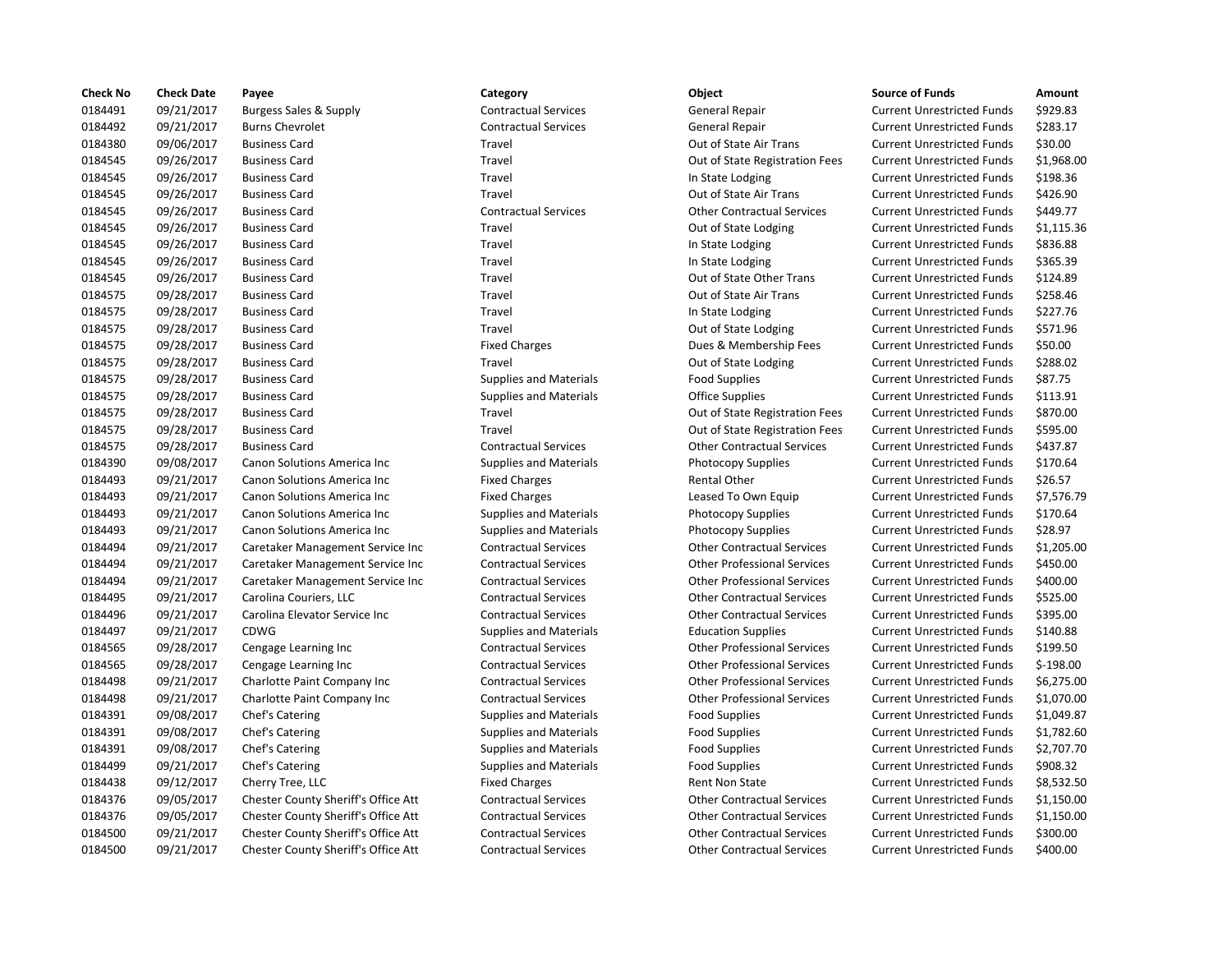| <b>Check No</b> | <b>Check Date</b> | Payee                                | Category                      | Object                             | <b>Source of Funds</b>            | Amount    |
|-----------------|-------------------|--------------------------------------|-------------------------------|------------------------------------|-----------------------------------|-----------|
| 0184566         | 09/28/2017        | Chester County Sheriff's Office Att  | <b>Contractual Services</b>   | <b>Other Contractual Services</b>  | <b>Current Unrestricted Funds</b> | \$362.50  |
| 0184448         | 09/14/2017        | Chester Metropolitan District        | <b>Contractual Services</b>   | <b>Utilities</b>                   | <b>Current Unrestricted Funds</b> | \$99.66   |
| 0184480         | 09/21/2017        | Chester Metropolitan District        | <b>Contractual Services</b>   | Utilities                          | <b>Current Unrestricted Funds</b> | \$436.53  |
| 0184555         | 09/27/2017        | <b>Chester Metropolitan District</b> | <b>Contractual Services</b>   | Utilities                          | <b>Current Unrestricted Funds</b> | \$98.54   |
| 0184449         | 09/14/2017        | <b>Chester Rental Uniform</b>        | <b>Supplies and Materials</b> | <b>Clothing Supplies</b>           | <b>Current Unrestricted Funds</b> | \$5.94    |
| 0184449         | 09/14/2017        | <b>Chester Rental Uniform</b>        | <b>Supplies and Materials</b> | <b>Clothing Supplies</b>           | <b>Current Unrestricted Funds</b> | \$5.94    |
| 0184449         | 09/14/2017        | <b>Chester Rental Uniform</b>        | <b>Supplies and Materials</b> | <b>Clothing Supplies</b>           | <b>Current Unrestricted Funds</b> | \$5.94    |
| 0184449         | 09/14/2017        | <b>Chester Rental Uniform</b>        | <b>Supplies and Materials</b> | <b>Clothing Supplies</b>           | <b>Current Unrestricted Funds</b> | \$5.94    |
| 0184449         | 09/14/2017        | Chester Rental Uniform               | <b>Current Liabilities</b>    | Uniform                            | <b>Current Unrestricted Funds</b> | \$5.94    |
| 0184449         | 09/14/2017        | <b>Chester Rental Uniform</b>        | <b>Current Liabilities</b>    | Uniform                            | <b>Current Unrestricted Funds</b> | \$5.94    |
| 0184449         | 09/14/2017        | <b>Chester Rental Uniform</b>        | <b>Current Liabilities</b>    | Uniform                            | <b>Current Unrestricted Funds</b> | \$5.94    |
| 0184449         | 09/14/2017        | <b>Chester Rental Uniform</b>        | <b>Current Liabilities</b>    | Uniform                            | <b>Current Unrestricted Funds</b> | \$5.94    |
| 0184450         | 09/14/2017        | <b>Chester Rental Uniform</b>        | <b>Current Liabilities</b>    | Uniform                            | <b>Current Unrestricted Funds</b> | \$33.06   |
| 0184450         | 09/14/2017        | <b>Chester Rental Uniform</b>        | <b>Current Liabilities</b>    | Uniform                            | <b>Current Unrestricted Funds</b> | \$33.06   |
| 0184450         | 09/14/2017        | Chester Rental Uniform               | <b>Current Liabilities</b>    | Uniform                            | <b>Current Unrestricted Funds</b> | \$33.06   |
| 0184450         | 09/14/2017        | <b>Chester Rental Uniform</b>        | <b>Current Liabilities</b>    | Uniform                            | <b>Current Unrestricted Funds</b> | \$33.06   |
| 0184450         | 09/14/2017        | <b>Chester Rental Uniform</b>        | <b>Supplies and Materials</b> | <b>Clothing Supplies</b>           | <b>Current Unrestricted Funds</b> | \$33.06   |
| 0184450         | 09/14/2017        | <b>Chester Rental Uniform</b>        | <b>Supplies and Materials</b> | <b>Clothing Supplies</b>           | <b>Current Unrestricted Funds</b> | \$33.06   |
| 0184450         | 09/14/2017        | <b>Chester Rental Uniform</b>        | <b>Supplies and Materials</b> | <b>Clothing Supplies</b>           | <b>Current Unrestricted Funds</b> | \$33.06   |
| 0184450         | 09/14/2017        | <b>Chester Rental Uniform</b>        | <b>Supplies and Materials</b> | <b>Clothing Supplies</b>           | <b>Current Unrestricted Funds</b> | \$33.06   |
| 0184577         | 09/28/2017        | <b>Chester Rental Uniform</b>        | <b>Supplies and Materials</b> | <b>Clothing Supplies</b>           | <b>Current Unrestricted Funds</b> | \$5.94    |
| 0184577         | 09/28/2017        | <b>Chester Rental Uniform</b>        | <b>Supplies and Materials</b> | <b>Clothing Supplies</b>           | <b>Current Unrestricted Funds</b> | \$5.94    |
| 0184577         | 09/28/2017        | <b>Chester Rental Uniform</b>        | <b>Supplies and Materials</b> | <b>Clothing Supplies</b>           | <b>Current Unrestricted Funds</b> | \$5.94    |
| 0184577         | 09/28/2017        | <b>Chester Rental Uniform</b>        | <b>Supplies and Materials</b> | <b>Clothing Supplies</b>           | <b>Current Unrestricted Funds</b> | \$5.94    |
| 0184577         | 09/28/2017        | <b>Chester Rental Uniform</b>        | <b>Current Liabilities</b>    | Uniform                            | <b>Current Unrestricted Funds</b> | \$5.94    |
| 0184577         | 09/28/2017        | <b>Chester Rental Uniform</b>        | <b>Current Liabilities</b>    | Uniform                            | <b>Current Unrestricted Funds</b> | \$5.94    |
| 0184577         | 09/28/2017        | <b>Chester Rental Uniform</b>        | <b>Current Liabilities</b>    | Uniform                            | <b>Current Unrestricted Funds</b> | \$5.94    |
| 0184577         | 09/28/2017        | <b>Chester Rental Uniform</b>        | <b>Current Liabilities</b>    | Uniform                            | <b>Current Unrestricted Funds</b> | \$5.94    |
| 0184392         | 09/08/2017        | City Electric Supply                 | <b>Supplies and Materials</b> | <b>Major Supplies</b>              | <b>Current Unrestricted Funds</b> | \$0.01    |
| 0184392         | 09/08/2017        | City Electric Supply                 | <b>Supplies and Materials</b> | <b>Major Supplies</b>              | <b>Current Unrestricted Funds</b> | \$998.88  |
| 0184392         | 09/08/2017        | City Electric Supply                 | Permanent Improvements        | Other Permanent Imp                | Unexpended Plant                  | \$2,510.5 |
| 0184393         | 09/08/2017        | City of Rock Hill                    | <b>Supplies and Materials</b> | Fuel                               | <b>Current Unrestricted Funds</b> | \$399.16  |
| 0184393         | 09/08/2017        | City of Rock Hill                    | <b>Supplies and Materials</b> | Fuel                               | <b>Current Unrestricted Funds</b> | \$531.52  |
| 0184550         | 09/27/2017        | Cline Brandt Kochenower and Company  | <b>Contractual Services</b>   | Auditing, Acct, Fin. Services      | <b>Current Unrestricted Funds</b> | \$3,500.0 |
| 0184550         | 09/27/2017        | Cline Brandt Kochenower and Company  | <b>Contractual Services</b>   | Auditing, Acct, Fin. Services      | <b>Current Unrestricted Funds</b> | \$0.00    |
| 0184394         | 09/08/2017        | Club Colors                          | <b>Supplies and Materials</b> | <b>Major Supplies</b>              | <b>Current Unrestricted Funds</b> | \$303.82  |
| 0184394         | 09/08/2017        | Club Colors                          | <b>Supplies and Materials</b> | <b>Major Supplies</b>              | <b>Current Unrestricted Funds</b> | \$1,261.7 |
| 0184394         | 09/08/2017        | Club Colors                          | <b>Supplies and Materials</b> | <b>Major Supplies</b>              | <b>Current Unrestricted Funds</b> | \$893.75  |
| 0184394         | 09/08/2017        | Club Colors                          | <b>Supplies and Materials</b> | <b>Major Supplies</b>              | <b>Current Unrestricted Funds</b> | \$1,788.7 |
| 0184394         | 09/08/2017        | Club Colors                          | <b>Supplies and Materials</b> | <b>Major Supplies</b>              | <b>Current Unrestricted Funds</b> | \$398.00  |
| 0184394         | 09/08/2017        | Club Colors                          | <b>Supplies and Materials</b> | Major Supplies                     | <b>Current Unrestricted Funds</b> | \$438.00  |
| 0184394         | 09/08/2017        | Club Colors                          | <b>Supplies and Materials</b> | <b>Major Supplies</b>              | <b>Current Unrestricted Funds</b> | \$0.00    |
| 0184394         | 09/08/2017        | Club Colors                          | <b>Supplies and Materials</b> | <b>Major Supplies</b>              | <b>Current Unrestricted Funds</b> | \$0.00    |
| 0184395         | 09/08/2017        | <b>Computer Lab Solutions LLC</b>    | <b>Contractual Services</b>   | Data Processing Serv               | <b>Current Unrestricted Funds</b> | \$150.00  |
| 0184501         | 09/21/2017        | Cox's Rock Hill Inc                  | <b>Contractual Services</b>   | <b>Other Professional Services</b> | <b>Current Unrestricted Funds</b> | \$2,480.0 |

# ractual Services **Chester Contractual Services** Current Unrestricted Funds \$362.50 netual Services **199.66** Current Unrestricted Funds 399.66 nactual Services **1976 Contractual District Contractual Services Current Unrestricted Funds 5436.53** Proces actual Services Current Unrestricted Funds and Services Utilities Current Unrestricted Funds 598.54 lies and Materials **Clothing Supplies** Current Unrestricted Funds \$5.94 Iies and Materials **Clothing Supplies** Current Unrestricted Funds 55.94 lies and Materials **Clothing Supplies Current Unrestricted Funds** 55.94 lies and Materials **Clothing Supplies Current Uniform Supplies** Current Unrestricted Funds \$5.94 ent Liabilities **1844** Uniform Current Unrestricted Funds 55.94 0184449 09/14/2017 Chester Rental Uniform Current Liabilities Uniform Current Unrestricted Funds \$5.94 ent Liabilities **18444** Oniform Current Unrestricted Funds 55.94 ent Liabilities **18444** Oniform Current Unrestricted Funds 55.94 0184450 09/14/2017 Chester Rental Uniform Current Liabilities Uniform Current Unrestricted Funds \$33.06 ent Liabilities **1200 Current Uniform** Current Unrestricted Funds 533.06 0184450 09/14/2017 Chester Rental Uniform Current Liabilities Uniform Current Unrestricted Funds \$33.06 0184450 09/14/2017 Chester Rental Uniform Current Liabilities Uniform Current Unrestricted Funds \$33.06 lies and Materials **Clothing Supplies Current Unrestricted Funds** \$33.06 lies and Materials **Clothing Supplies** Current Unrestricted Funds \$33.06 lies and Materials **Clothing Supplies** Current Unrestricted Funds \$33.06 dies and Materials **Clothing Supplies Current Unrestricted Funds** \$33.06 lies and Materials **Clothing Supplies** Current Unrestricted Funds \$5.94 lies and Materials **Clothing Supplies** Current Unrestricted Funds \$5.94 lies and Materials **Clothing Supplies** Current Unrestricted Funds \$5.94 nd Materials **1978** Clothing Supplies **1978** Current Unrestricted Funds 55.94 018457 1018457 1018/2017 12.557 Oniform Current Unrestricted Funds in the Unitorm Current Unrestricted Funds 0184577 09/28/2017 Chester Rental Uniform Current Liabilities Uniform Current Unrestricted Funds \$5.94 0184577 09/28/2017 Chester Rental Uniform Current Liabilities Uniform Current Unrestricted Funds \$5.94 nt Liabilities **Current Uniform Current Unrestricted Funds** 55.94 lies and Materials **Current Current University Supplies** Current Unrestricted Funds \$0.01 lies and Materials **Current University Supplies** Current Unrestricted Funds \$998.88 anent Improvements **Other Permanent Imp** Unexpended Plant \$2,510.55 lies and Materials **1988** Current Unrestricted Funds 5399.16 **Drawing of Allen Supplies And Materials Fuel Current Unrestricted Funds \$531.52** 0184550 09/27/2017 Cline Brandt Kochenower and Company Contractual Services Auditing, Acct, Fin. Services Current Unrestricted Funds \$3,500.00 actual Services **Company Company Company Company Contractual Services** Current Unrestricted Funds \$0.00 01845 lies and Materials **1984 of Current Colors Supplies** Current Unrestricted Funds 5303.82 lies and Materials **1.2017 Colors Major Supplies** Current Unrestricted Funds 51,261.75 0184394 09/08/2017 Club Colors Supplies and Materials Major Supplies Current Unrestricted Funds \$893.75 lies and Materials **1.2018. Current Unrestricted Funds** And Materials Major Supplies Current Unrestricted Funds 61,788.75 Iies and Materials **1978** 2017 Current Unrestricted Funds 5398.00 0184394 09/08/2017 Club Colors Supplies and Materials Major Supplies Current Unrestricted Funds \$438.00 lies and Materials **1974 Current Current Unrestricted Funds** 50.00 0184394 09/08/2017 Club Colors Supplies and Materials Major Supplies Current Unrestricted Funds \$0.00 actual Services **1.2018 Computer Laborate Contractual Services Contractual Services Contract**ust Current Unrestricted Funds \$150.00 actual Services **Communists** Communisties Current Unrestricted Funds \$2,480.00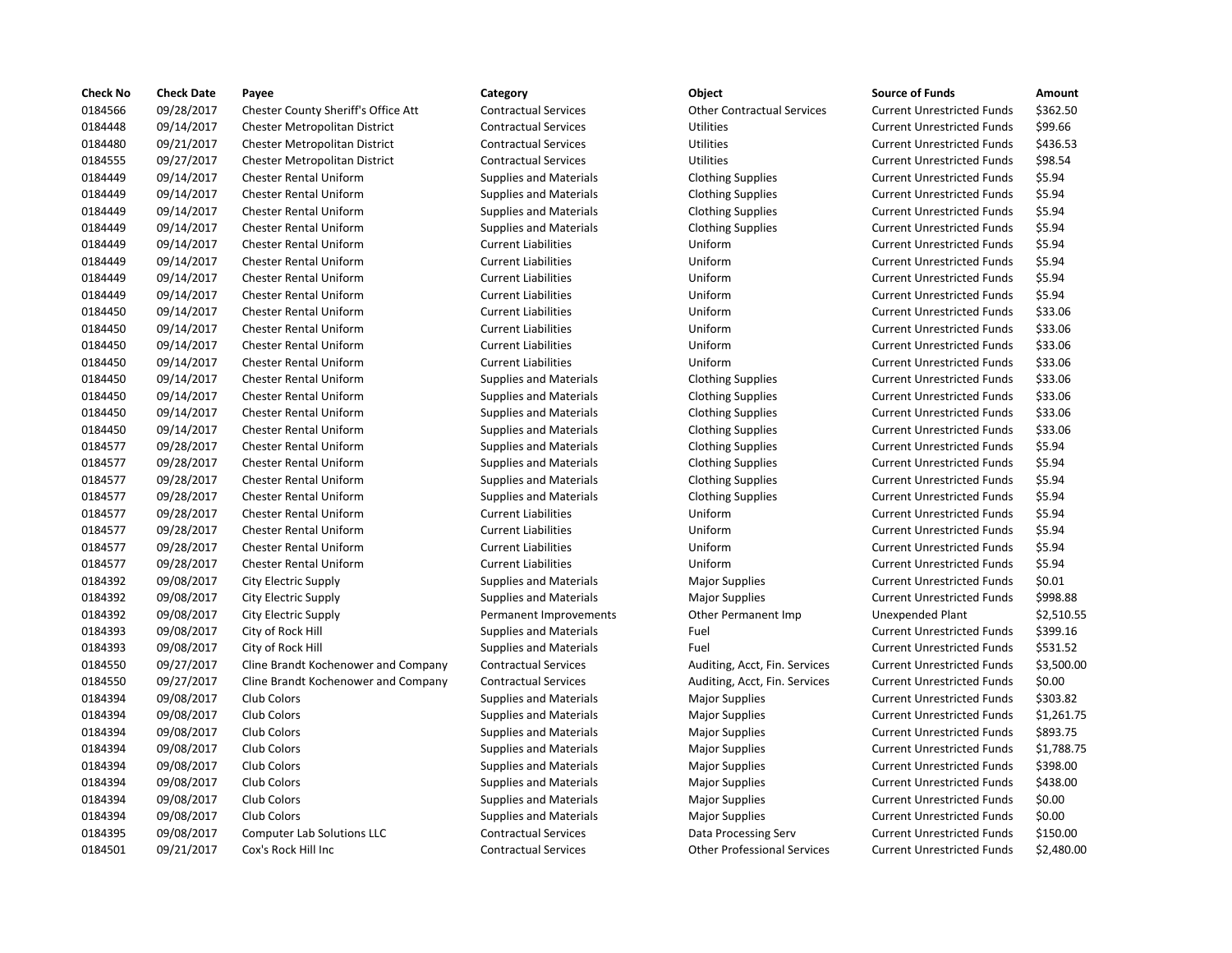| <b>Check No</b> | <b>Check Date</b> | Payee                         | Category                      | Object                             | <b>Source of Funds</b>            | Amount    |
|-----------------|-------------------|-------------------------------|-------------------------------|------------------------------------|-----------------------------------|-----------|
| 0184501         | 09/21/2017        | Cox's Rock Hill Inc           | <b>Contractual Services</b>   | <b>Other Professional Services</b> | <b>Current Unrestricted Funds</b> | \$460.00  |
| 0184396         | 09/08/2017        | Dade Paper and Bag Co         | <b>Supplies and Materials</b> | Janitorial Supplies                | <b>Current Unrestricted Funds</b> | \$179.71  |
| 0184502         | 09/21/2017        | Dade Paper and Bag Co         | <b>Supplies and Materials</b> | Janitorial Supplies                | <b>Current Unrestricted Funds</b> | \$2,729.2 |
| 0184502         | 09/21/2017        | Dade Paper and Bag Co         | <b>Supplies and Materials</b> | Janitorial Supplies                | <b>Current Unrestricted Funds</b> | \$109.79  |
| 0184567         | 09/28/2017        | Dade Paper and Bag Co         | <b>Supplies and Materials</b> | Janitorial Supplies                | <b>Current Unrestricted Funds</b> | \$184.20  |
| 0184567         | 09/28/2017        | Dade Paper and Bag Co         | <b>Supplies and Materials</b> | Janitorial Supplies                | <b>Current Unrestricted Funds</b> | \$1,534.5 |
| 0184567         | 09/28/2017        | Dade Paper and Bag Co         | <b>Supplies and Materials</b> | Janitorial Supplies                | <b>Current Unrestricted Funds</b> | \$232.51  |
| 0184397         | 09/08/2017        | Data Network Solutions Inc    | <b>Contractual Services</b>   | <b>Other Contractual Services</b>  | <b>Current Unrestricted Funds</b> | \$9,075.3 |
| 0184397         | 09/08/2017        | Data Network Solutions Inc    | <b>Contractual Services</b>   | <b>Other Contractual Services</b>  | <b>Current Unrestricted Funds</b> | \$1,390.0 |
| 0184503         | 09/21/2017        | Data Network Solutions Inc    | <b>Contractual Services</b>   | <b>Other Contractual Services</b>  | <b>Current Unrestricted Funds</b> | \$3,800.0 |
| 0184504         | 09/21/2017        | Davis & Floyd, Inc.           | Permanent Improvements        | Fees, Arch, Eng & Other            | <b>Unexpended Plant</b>           | \$1,614.5 |
| 0184504         | 09/21/2017        | Davis & Floyd, Inc.           | Permanent Improvements        | Reimbursables                      | Unexpended Plant                  | \$37.43   |
| 0184505         | 09/21/2017        | Dell Computer Corporation     | <b>Supplies and Materials</b> | <b>Other Supplies</b>              | <b>Current Restricted Funds</b>   | \$20,071  |
| 0184505         | 09/21/2017        | Dell Computer Corporation     | <b>Supplies and Materials</b> | <b>Other Supplies</b>              | <b>Current Restricted Funds</b>   | \$0.01    |
| 0184568         | 09/28/2017        | Dell Computer Corporation     | <b>Contractual Services</b>   | <b>Other Contractual Services</b>  | <b>Current Unrestricted Funds</b> | \$855.74  |
| 0184568         | 09/28/2017        | Dell Computer Corporation     | <b>Contractual Services</b>   | <b>Other Contractual Services</b>  | <b>Current Unrestricted Funds</b> | \$855.74  |
| 0184568         | 09/28/2017        | Dell Computer Corporation     | <b>Contractual Services</b>   | <b>Other Contractual Services</b>  | <b>Current Unrestricted Funds</b> | \$855.74  |
| 0184568         | 09/28/2017        | Dell Computer Corporation     | <b>Contractual Services</b>   | <b>Other Contractual Services</b>  | <b>Current Unrestricted Funds</b> | \$2,875.7 |
| 0184569         | 09/28/2017        | Eagle Wood, Inc               | Permanent Improvements        | Other Permanent Imp                | <b>Unexpended Plant</b>           | \$127,63  |
| 0184442         | 09/12/2017        | Ellucian Inc                  | <b>Contractual Services</b>   | <b>Other Professional Services</b> | <b>Current Unrestricted Funds</b> | \$2,500.0 |
| 0184398         | 09/08/2017        | <b>ESP Associates PA</b>      | Permanent Improvements        | Fees, Arch, Eng & Other            | Master Plan                       | \$1,121.0 |
| 0184506         | 09/21/2017        | <b>ESP Associates PA</b>      | Permanent Improvements        | Fees, Arch, Eng & Other            | Unexpended Plant                  | \$1,078.5 |
| 0184506         | 09/21/2017        | <b>ESP Associates PA</b>      | Permanent Improvements        | Reimbursables                      | Unexpended Plant                  | \$50.00   |
| 0184507         | 09/21/2017        | Fire Pro Inc                  | <b>Contractual Services</b>   | <b>Other Professional Services</b> | <b>Current Unrestricted Funds</b> | \$225.00  |
| 0184508         | 09/21/2017        | Fortune Academy Inc           | <b>Contractual Services</b>   | <b>Other Professional Services</b> | <b>Current Unrestricted Funds</b> | \$8,382.5 |
| 0184508         | 09/21/2017        | Fortune Academy Inc           | <b>Contractual Services</b>   | <b>Other Professional Services</b> | <b>Current Unrestricted Funds</b> | \$5,700.1 |
| 0184399         | 09/08/2017        | Fourmans Repair Shop          | <b>Contractual Services</b>   | <b>Other Professional Services</b> | <b>Current Unrestricted Funds</b> | \$222.70  |
| 0184400         | 09/08/2017        | Galls, an Aramark Company     | <b>Supplies and Materials</b> | <b>Clothing Supplies</b>           | <b>Current Unrestricted Funds</b> | \$187.12  |
| 0184509         | 09/21/2017        | Galls, an Aramark Company     | <b>Supplies and Materials</b> | <b>Clothing Supplies</b>           | <b>Current Unrestricted Funds</b> | \$212.23  |
| 0184557         | 09/27/2017        | Gap Technologies Inc.         | <b>Contractual Services</b>   | <b>Other Contractual Services</b>  | <b>Current Unrestricted Funds</b> | \$6,722.0 |
| 0184377         | 09/05/2017        | Gateway Supply Company        | <b>Contractual Services</b>   | General Repair                     | <b>Current Unrestricted Funds</b> | \$184.54  |
| 0184377         | 09/05/2017        | Gateway Supply Company        | <b>Contractual Services</b>   | General Repair                     | <b>Current Unrestricted Funds</b> | \$184.52  |
| 0184377         | 09/05/2017        | Gateway Supply Company        | <b>Contractual Services</b>   | <b>General Repair</b>              | <b>Current Unrestricted Funds</b> | \$76.02   |
| 0184377         | 09/05/2017        | Gateway Supply Company        | <b>Contractual Services</b>   | General Repair                     | <b>Current Unrestricted Funds</b> | \$60.00   |
| 0184377         | 09/05/2017        | <b>Gateway Supply Company</b> | <b>Contractual Services</b>   | <b>General Repair</b>              | <b>Current Unrestricted Funds</b> | $$-0.01$  |
| 0184377         | 09/05/2017        | Gateway Supply Company        | <b>Contractual Services</b>   | <b>General Repair</b>              | <b>Current Unrestricted Funds</b> | $$-8.90$  |
| 0184443         | 09/12/2017        | Grace Outdoor, LLC            | <b>Contractual Services</b>   | Advertising                        | <b>Current Unrestricted Funds</b> | \$1,350.0 |
| 0184401         | 09/08/2017        | Granite Contracting, LLC      | Permanent Improvements        | Other Permanent Imp                | Master Plan                       | \$218,87  |
| 0184402         | 09/08/2017        | Graybar Electric Co           | <b>Contractual Services</b>   | General Repair                     | <b>Current Unrestricted Funds</b> | \$350.16  |
| 0184510         | 09/21/2017        | Graybar Electric Co           | <b>Contractual Services</b>   | <b>General Repair</b>              | <b>Current Unrestricted Funds</b> | \$187.41  |
| 0184510         | 09/21/2017        | Graybar Electric Co           | <b>Contractual Services</b>   | General Repair                     | <b>Current Unrestricted Funds</b> | \$168.80  |
| 0184527         | 09/21/2017        | Guizmo Designs Llc            | <b>Contractual Services</b>   | <b>Other Professional Services</b> | <b>Current Restricted Funds</b>   | \$680.00  |
| 0184527         | 09/21/2017        | Guizmo Designs Llc            | <b>Contractual Services</b>   | <b>Other Professional Services</b> | <b>Current Restricted Funds</b>   | $$-0.20$  |
| 0184527         | 09/21/2017        | Guizmo Designs Llc            | <b>Contractual Services</b>   | <b>Other Professional Services</b> | <b>Current Restricted Funds</b>   | \$1,603.2 |
| 0184481         | 09/21/2017        | Hamilton Martens, LLC         | <b>Contractual Services</b>   | Legal Services                     | <b>Current Unrestricted Funds</b> | \$1,365.0 |
|                 |                   |                               |                               |                                    |                                   |           |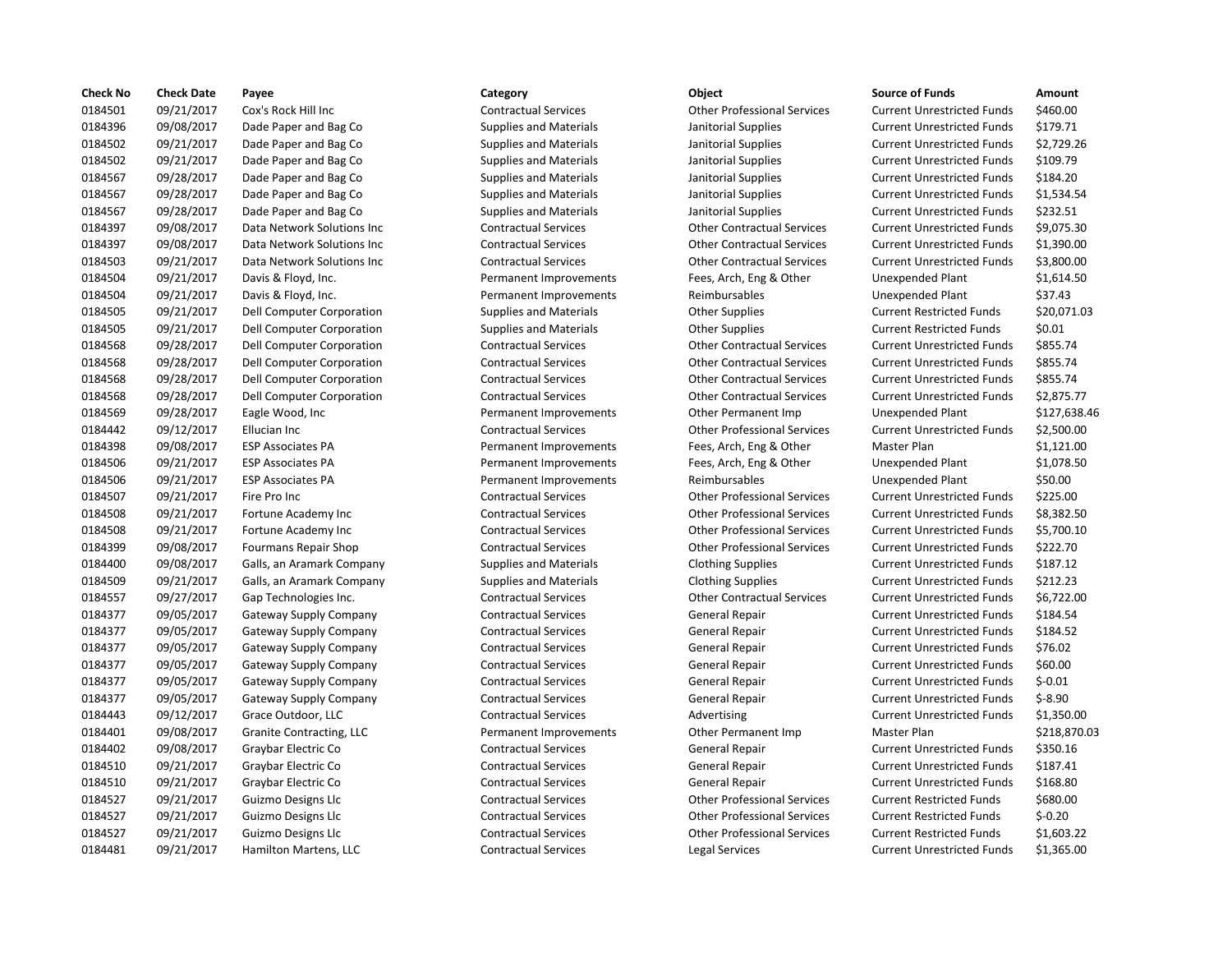| 0184546<br>09/26/2017<br>Hampton Inn<br>Travel<br>Travel<br><b>Current Unrestricted Funds</b><br>0184469<br>09/20/2017<br><b>HUB International Southeast</b><br><b>Fixed Charges</b><br><b>Insurance Non-State</b><br><b>Current Unrestricted Funds</b><br>0184469<br>09/20/2017<br><b>HUB International Southeast</b><br><b>Fixed Charges</b><br><b>Insurance Non-State</b><br><b>Current Unrestricted Funds</b><br>0184469<br>09/20/2017<br><b>HUB International Southeast</b><br><b>Fixed Charges</b><br><b>Insurance Non-State</b><br><b>Current Unrestricted Funds</b><br>0184469<br>09/20/2017<br><b>HUB International Southeast</b><br><b>Fixed Charges</b><br><b>Insurance Non-State</b><br><b>Current Unrestricted Funds</b><br>0184378<br>09/05/2017<br><b>Contractual Services</b><br><b>Other Contractual Services</b><br>Hypersign LLC<br><b>Current Unrestricted Funds</b><br>0184378<br>09/05/2017<br>Hypersign LLC<br><b>Contractual Services</b><br><b>Other Contractual Services</b><br><b>Current Unrestricted Funds</b><br>0184378<br>09/05/2017<br><b>Contractual Services</b><br><b>Other Contractual Services</b><br>Hypersign LLC<br><b>Current Unrestricted Funds</b><br>0184378<br>09/05/2017<br>Hypersign LLC<br><b>Contractual Services</b><br><b>Other Contractual Services</b><br><b>Current Unrestricted Funds</b><br>0184378<br>09/05/2017<br><b>Contractual Services</b><br><b>Other Contractual Services</b><br><b>Current Unrestricted Funds</b><br>Hypersign LLC<br>0184378<br>09/05/2017<br><b>Contractual Services</b><br><b>Other Contractual Services</b><br>Hypersign LLC<br><b>Current Unrestricted Funds</b><br>0184378<br>09/05/2017<br>Hypersign LLC<br><b>Contractual Services</b><br><b>Other Contractual Services</b><br><b>Current Unrestricted Funds</b><br>0184378<br>09/05/2017<br><b>Contractual Services</b><br><b>Other Contractual Services</b><br><b>Current Unrestricted Funds</b><br>Hypersign LLC<br>0184378<br>09/05/2017<br><b>Contractual Services</b><br><b>Other Contractual Services</b><br>Hypersign LLC<br><b>Current Unrestricted Funds</b><br>0184378<br>09/05/2017<br><b>Contractual Services</b><br><b>Other Contractual Services</b><br><b>Current Unrestricted Funds</b><br>Hypersign LLC<br>0184511<br>09/21/2017<br><b>Contractual Services</b><br><b>Other Professional Services</b><br>IData Incorporated<br><b>Current Unrestricted Funds</b><br>0184511<br>09/21/2017<br>IData Incorporated<br><b>Contractual Services</b><br><b>Other Professional Services</b><br><b>Current Unrestricted Funds</b><br>0184551<br>09/27/2017<br><b>Contractual Services</b><br><b>Other Professional Services</b><br><b>Current Unrestricted Funds</b><br>IData Incorporated<br>0184551<br>09/27/2017<br><b>Other Professional Services</b><br>IData Incorporated<br><b>Contractual Services</b><br><b>Current Unrestricted Funds</b><br>09/27/2017<br>0184551<br><b>Contractual Services</b><br><b>Other Professional Services</b><br><b>Current Unrestricted Funds</b><br>IData Incorporated<br>0184512<br>09/21/2017<br><b>Other Professional Services</b><br>Interior Plantscapes Llc<br><b>Contractual Services</b><br><b>Current Unrestricted Funds</b><br>0184570<br>09/28/2017<br><b>Other Professional Services</b><br>Interstate Towing and Recovery<br><b>Contractual Services</b><br><b>Current Unrestricted Funds</b><br>0184544<br>09/25/2017<br><b>Contractual Services</b><br><b>Other Professional Services</b><br><b>Current Unrestricted Funds</b><br>Jack L. Anthony, JR<br>0184404<br>09/08/2017<br><b>Food Supplies</b><br>Jacksons Kitchen<br><b>Supplies and Materials</b><br><b>Current Unrestricted Funds</b><br>0184404<br>09/08/2017<br>Jacksons Kitchen<br><b>Supplies and Materials</b><br><b>Food Supplies</b><br><b>Current Unrestricted Funds</b><br>0184513<br>09/21/2017<br>Jacksons Kitchen<br><b>Supplies and Materials</b><br><b>Food Supplies</b><br><b>Current Unrestricted Funds</b><br>0184513<br>09/21/2017<br>Jacksons Kitchen<br><b>Supplies and Materials</b><br><b>Food Supplies</b><br><b>Current Unrestricted Funds</b><br>09/21/2017<br>0184513<br>Jacksons Kitchen<br><b>Supplies and Materials</b><br><b>Food Supplies</b><br><b>Current Unrestricted Funds</b><br>0184513<br>09/21/2017<br><b>Food Supplies</b><br>Jacksons Kitchen<br><b>Supplies and Materials</b><br><b>Current Unrestricted Funds</b><br>0184405<br>09/08/2017<br>James River Equipment<br><b>Supplies and Materials</b><br><b>Maintenance Supplies</b><br><b>Current Unrestricted Funds</b><br>0184405<br>09/08/2017<br>James River Equipment<br><b>Supplies and Materials</b><br><b>Maintenance Supplies</b><br><b>Current Unrestricted Funds</b><br>09/08/2017<br>0184406<br>Keck and Wood, Inc<br>Permanent Improvements<br>Fees, Arch, Eng & Other<br><b>Unexpended Plant</b><br>09/08/2017<br>0184406<br>Keck and Wood, Inc.<br>Permanent Improvements<br>Fees, Arch, Eng & Other<br>Unexpended Plant<br>0184578<br>09/28/2017<br>Kiwanis Club of Rock Hill<br><b>Fixed Charges</b><br>Dues & Membership Fees<br><b>Current Unrestricted Funds</b><br>09/26/2017<br>0184547<br>Lancaster County Chamber of Commerc<br><b>Fixed Charges</b><br>Dues & Membership Fees<br><b>Current Unrestricted Funds</b><br>0184514<br>09/21/2017<br><b>Contractual Services</b><br>Lancaster News<br>Advertising<br><b>Current Unrestricted Funds</b><br>09/26/2017<br>0184548<br>League for Innovation<br><b>Fixed Charges</b><br>Dues & Membership Fees<br><b>Current Unrestricted Funds</b><br>09/21/2017<br>0184515<br>Lowes Home Centers<br><b>Contractual Services</b><br>General Repair<br><b>Current Unrestricted Funds</b><br>0184516<br>09/21/2017<br><b>Contractual Services</b><br>ManagedPrint Inc<br>Printing<br><b>Current Unrestricted Funds</b><br>09/14/2017<br>0184453<br><b>Mann Travels</b><br><b>Fixed Charges</b><br>Dues & Membership Fees<br><b>Current Unrestricted Funds</b><br>0184517<br>09/21/2017<br>Mcnaughton Mckay Electric Company<br><b>Supplies and Materials</b><br><b>Education Supplies</b><br><b>Current Unrestricted Funds</b><br>0184517<br>09/21/2017<br>Mcnaughton Mckay Electric Company<br><b>Education Supplies</b><br><b>Current Unrestricted Funds</b><br><b>Supplies and Materials</b><br>0184407<br>09/08/2017<br>McVeigh & Mangum Engineering, Inc.<br>Fees, Arch, Eng & Other<br>Permanent Improvements<br><b>County Projects</b><br>0184518<br>09/21/2017<br>McWaters Inc<br><b>Supplies and Materials</b><br><b>Other Supplies</b><br><b>Current Restricted Funds</b><br>0184518<br>09/21/2017<br>McWaters Inc<br><b>Supplies and Materials</b><br><b>Other Supplies</b><br><b>Current Restricted Funds</b> | <b>Check No</b> | <b>Check Date</b> | Payee | Category | Object | <b>Source of Funds</b> | Amount    |
|--------------------------------------------------------------------------------------------------------------------------------------------------------------------------------------------------------------------------------------------------------------------------------------------------------------------------------------------------------------------------------------------------------------------------------------------------------------------------------------------------------------------------------------------------------------------------------------------------------------------------------------------------------------------------------------------------------------------------------------------------------------------------------------------------------------------------------------------------------------------------------------------------------------------------------------------------------------------------------------------------------------------------------------------------------------------------------------------------------------------------------------------------------------------------------------------------------------------------------------------------------------------------------------------------------------------------------------------------------------------------------------------------------------------------------------------------------------------------------------------------------------------------------------------------------------------------------------------------------------------------------------------------------------------------------------------------------------------------------------------------------------------------------------------------------------------------------------------------------------------------------------------------------------------------------------------------------------------------------------------------------------------------------------------------------------------------------------------------------------------------------------------------------------------------------------------------------------------------------------------------------------------------------------------------------------------------------------------------------------------------------------------------------------------------------------------------------------------------------------------------------------------------------------------------------------------------------------------------------------------------------------------------------------------------------------------------------------------------------------------------------------------------------------------------------------------------------------------------------------------------------------------------------------------------------------------------------------------------------------------------------------------------------------------------------------------------------------------------------------------------------------------------------------------------------------------------------------------------------------------------------------------------------------------------------------------------------------------------------------------------------------------------------------------------------------------------------------------------------------------------------------------------------------------------------------------------------------------------------------------------------------------------------------------------------------------------------------------------------------------------------------------------------------------------------------------------------------------------------------------------------------------------------------------------------------------------------------------------------------------------------------------------------------------------------------------------------------------------------------------------------------------------------------------------------------------------------------------------------------------------------------------------------------------------------------------------------------------------------------------------------------------------------------------------------------------------------------------------------------------------------------------------------------------------------------------------------------------------------------------------------------------------------------------------------------------------------------------------------------------------------------------------------------------------------------------------------------------------------------------------------------------------------------------------------------------------------------------------------------------------------------------------------------------------------------------------------------------------------------------------------------------------------------------------------------------------------------------------------------------------------------------------------------------------------------------------------------------------------------------------------------------------------------------------------------------------------------------------------------------------------------------------------------------------------------------------------------------------------------------------------------------------------------------------------------------------------------------------------------------------------------------------------------------------------------------------------------------------------------------------------------------------------------------------------------------------------------------------------------------------------------------------------------------------------------------------------------------------------------------------------------------------------------------------------------------------------------------------------------------------------------------------------------------------------------------------------------------------------------------------------------------------------------------------------------------------------------------------------------------------------------------------------------------------------------------------------------------------------------------------------------------------------------------------------------------------------------------------------------------------------|-----------------|-------------------|-------|----------|--------|------------------------|-----------|
|                                                                                                                                                                                                                                                                                                                                                                                                                                                                                                                                                                                                                                                                                                                                                                                                                                                                                                                                                                                                                                                                                                                                                                                                                                                                                                                                                                                                                                                                                                                                                                                                                                                                                                                                                                                                                                                                                                                                                                                                                                                                                                                                                                                                                                                                                                                                                                                                                                                                                                                                                                                                                                                                                                                                                                                                                                                                                                                                                                                                                                                                                                                                                                                                                                                                                                                                                                                                                                                                                                                                                                                                                                                                                                                                                                                                                                                                                                                                                                                                                                                                                                                                                                                                                                                                                                                                                                                                                                                                                                                                                                                                                                                                                                                                                                                                                                                                                                                                                                                                                                                                                                                                                                                                                                                                                                                                                                                                                                                                                                                                                                                                                                                                                                                                                                                                                                                                                                                                                                                                                                                                                                                                                                                                                                                                                                                                                                                                                                                                                                                                                                                                                                                                                                                                                        |                 |                   |       |          |        |                        | \$124.32  |
|                                                                                                                                                                                                                                                                                                                                                                                                                                                                                                                                                                                                                                                                                                                                                                                                                                                                                                                                                                                                                                                                                                                                                                                                                                                                                                                                                                                                                                                                                                                                                                                                                                                                                                                                                                                                                                                                                                                                                                                                                                                                                                                                                                                                                                                                                                                                                                                                                                                                                                                                                                                                                                                                                                                                                                                                                                                                                                                                                                                                                                                                                                                                                                                                                                                                                                                                                                                                                                                                                                                                                                                                                                                                                                                                                                                                                                                                                                                                                                                                                                                                                                                                                                                                                                                                                                                                                                                                                                                                                                                                                                                                                                                                                                                                                                                                                                                                                                                                                                                                                                                                                                                                                                                                                                                                                                                                                                                                                                                                                                                                                                                                                                                                                                                                                                                                                                                                                                                                                                                                                                                                                                                                                                                                                                                                                                                                                                                                                                                                                                                                                                                                                                                                                                                                                        |                 |                   |       |          |        |                        | \$32,805  |
|                                                                                                                                                                                                                                                                                                                                                                                                                                                                                                                                                                                                                                                                                                                                                                                                                                                                                                                                                                                                                                                                                                                                                                                                                                                                                                                                                                                                                                                                                                                                                                                                                                                                                                                                                                                                                                                                                                                                                                                                                                                                                                                                                                                                                                                                                                                                                                                                                                                                                                                                                                                                                                                                                                                                                                                                                                                                                                                                                                                                                                                                                                                                                                                                                                                                                                                                                                                                                                                                                                                                                                                                                                                                                                                                                                                                                                                                                                                                                                                                                                                                                                                                                                                                                                                                                                                                                                                                                                                                                                                                                                                                                                                                                                                                                                                                                                                                                                                                                                                                                                                                                                                                                                                                                                                                                                                                                                                                                                                                                                                                                                                                                                                                                                                                                                                                                                                                                                                                                                                                                                                                                                                                                                                                                                                                                                                                                                                                                                                                                                                                                                                                                                                                                                                                                        |                 |                   |       |          |        |                        | \$666.10  |
|                                                                                                                                                                                                                                                                                                                                                                                                                                                                                                                                                                                                                                                                                                                                                                                                                                                                                                                                                                                                                                                                                                                                                                                                                                                                                                                                                                                                                                                                                                                                                                                                                                                                                                                                                                                                                                                                                                                                                                                                                                                                                                                                                                                                                                                                                                                                                                                                                                                                                                                                                                                                                                                                                                                                                                                                                                                                                                                                                                                                                                                                                                                                                                                                                                                                                                                                                                                                                                                                                                                                                                                                                                                                                                                                                                                                                                                                                                                                                                                                                                                                                                                                                                                                                                                                                                                                                                                                                                                                                                                                                                                                                                                                                                                                                                                                                                                                                                                                                                                                                                                                                                                                                                                                                                                                                                                                                                                                                                                                                                                                                                                                                                                                                                                                                                                                                                                                                                                                                                                                                                                                                                                                                                                                                                                                                                                                                                                                                                                                                                                                                                                                                                                                                                                                                        |                 |                   |       |          |        |                        | \$1,332.2 |
|                                                                                                                                                                                                                                                                                                                                                                                                                                                                                                                                                                                                                                                                                                                                                                                                                                                                                                                                                                                                                                                                                                                                                                                                                                                                                                                                                                                                                                                                                                                                                                                                                                                                                                                                                                                                                                                                                                                                                                                                                                                                                                                                                                                                                                                                                                                                                                                                                                                                                                                                                                                                                                                                                                                                                                                                                                                                                                                                                                                                                                                                                                                                                                                                                                                                                                                                                                                                                                                                                                                                                                                                                                                                                                                                                                                                                                                                                                                                                                                                                                                                                                                                                                                                                                                                                                                                                                                                                                                                                                                                                                                                                                                                                                                                                                                                                                                                                                                                                                                                                                                                                                                                                                                                                                                                                                                                                                                                                                                                                                                                                                                                                                                                                                                                                                                                                                                                                                                                                                                                                                                                                                                                                                                                                                                                                                                                                                                                                                                                                                                                                                                                                                                                                                                                                        |                 |                   |       |          |        |                        | \$500.00  |
|                                                                                                                                                                                                                                                                                                                                                                                                                                                                                                                                                                                                                                                                                                                                                                                                                                                                                                                                                                                                                                                                                                                                                                                                                                                                                                                                                                                                                                                                                                                                                                                                                                                                                                                                                                                                                                                                                                                                                                                                                                                                                                                                                                                                                                                                                                                                                                                                                                                                                                                                                                                                                                                                                                                                                                                                                                                                                                                                                                                                                                                                                                                                                                                                                                                                                                                                                                                                                                                                                                                                                                                                                                                                                                                                                                                                                                                                                                                                                                                                                                                                                                                                                                                                                                                                                                                                                                                                                                                                                                                                                                                                                                                                                                                                                                                                                                                                                                                                                                                                                                                                                                                                                                                                                                                                                                                                                                                                                                                                                                                                                                                                                                                                                                                                                                                                                                                                                                                                                                                                                                                                                                                                                                                                                                                                                                                                                                                                                                                                                                                                                                                                                                                                                                                                                        |                 |                   |       |          |        |                        | \$445.64  |
|                                                                                                                                                                                                                                                                                                                                                                                                                                                                                                                                                                                                                                                                                                                                                                                                                                                                                                                                                                                                                                                                                                                                                                                                                                                                                                                                                                                                                                                                                                                                                                                                                                                                                                                                                                                                                                                                                                                                                                                                                                                                                                                                                                                                                                                                                                                                                                                                                                                                                                                                                                                                                                                                                                                                                                                                                                                                                                                                                                                                                                                                                                                                                                                                                                                                                                                                                                                                                                                                                                                                                                                                                                                                                                                                                                                                                                                                                                                                                                                                                                                                                                                                                                                                                                                                                                                                                                                                                                                                                                                                                                                                                                                                                                                                                                                                                                                                                                                                                                                                                                                                                                                                                                                                                                                                                                                                                                                                                                                                                                                                                                                                                                                                                                                                                                                                                                                                                                                                                                                                                                                                                                                                                                                                                                                                                                                                                                                                                                                                                                                                                                                                                                                                                                                                                        |                 |                   |       |          |        |                        | \$26.00   |
|                                                                                                                                                                                                                                                                                                                                                                                                                                                                                                                                                                                                                                                                                                                                                                                                                                                                                                                                                                                                                                                                                                                                                                                                                                                                                                                                                                                                                                                                                                                                                                                                                                                                                                                                                                                                                                                                                                                                                                                                                                                                                                                                                                                                                                                                                                                                                                                                                                                                                                                                                                                                                                                                                                                                                                                                                                                                                                                                                                                                                                                                                                                                                                                                                                                                                                                                                                                                                                                                                                                                                                                                                                                                                                                                                                                                                                                                                                                                                                                                                                                                                                                                                                                                                                                                                                                                                                                                                                                                                                                                                                                                                                                                                                                                                                                                                                                                                                                                                                                                                                                                                                                                                                                                                                                                                                                                                                                                                                                                                                                                                                                                                                                                                                                                                                                                                                                                                                                                                                                                                                                                                                                                                                                                                                                                                                                                                                                                                                                                                                                                                                                                                                                                                                                                                        |                 |                   |       |          |        |                        | \$0.01    |
|                                                                                                                                                                                                                                                                                                                                                                                                                                                                                                                                                                                                                                                                                                                                                                                                                                                                                                                                                                                                                                                                                                                                                                                                                                                                                                                                                                                                                                                                                                                                                                                                                                                                                                                                                                                                                                                                                                                                                                                                                                                                                                                                                                                                                                                                                                                                                                                                                                                                                                                                                                                                                                                                                                                                                                                                                                                                                                                                                                                                                                                                                                                                                                                                                                                                                                                                                                                                                                                                                                                                                                                                                                                                                                                                                                                                                                                                                                                                                                                                                                                                                                                                                                                                                                                                                                                                                                                                                                                                                                                                                                                                                                                                                                                                                                                                                                                                                                                                                                                                                                                                                                                                                                                                                                                                                                                                                                                                                                                                                                                                                                                                                                                                                                                                                                                                                                                                                                                                                                                                                                                                                                                                                                                                                                                                                                                                                                                                                                                                                                                                                                                                                                                                                                                                                        |                 |                   |       |          |        |                        | \$558.40  |
|                                                                                                                                                                                                                                                                                                                                                                                                                                                                                                                                                                                                                                                                                                                                                                                                                                                                                                                                                                                                                                                                                                                                                                                                                                                                                                                                                                                                                                                                                                                                                                                                                                                                                                                                                                                                                                                                                                                                                                                                                                                                                                                                                                                                                                                                                                                                                                                                                                                                                                                                                                                                                                                                                                                                                                                                                                                                                                                                                                                                                                                                                                                                                                                                                                                                                                                                                                                                                                                                                                                                                                                                                                                                                                                                                                                                                                                                                                                                                                                                                                                                                                                                                                                                                                                                                                                                                                                                                                                                                                                                                                                                                                                                                                                                                                                                                                                                                                                                                                                                                                                                                                                                                                                                                                                                                                                                                                                                                                                                                                                                                                                                                                                                                                                                                                                                                                                                                                                                                                                                                                                                                                                                                                                                                                                                                                                                                                                                                                                                                                                                                                                                                                                                                                                                                        |                 |                   |       |          |        |                        | \$998.00  |
|                                                                                                                                                                                                                                                                                                                                                                                                                                                                                                                                                                                                                                                                                                                                                                                                                                                                                                                                                                                                                                                                                                                                                                                                                                                                                                                                                                                                                                                                                                                                                                                                                                                                                                                                                                                                                                                                                                                                                                                                                                                                                                                                                                                                                                                                                                                                                                                                                                                                                                                                                                                                                                                                                                                                                                                                                                                                                                                                                                                                                                                                                                                                                                                                                                                                                                                                                                                                                                                                                                                                                                                                                                                                                                                                                                                                                                                                                                                                                                                                                                                                                                                                                                                                                                                                                                                                                                                                                                                                                                                                                                                                                                                                                                                                                                                                                                                                                                                                                                                                                                                                                                                                                                                                                                                                                                                                                                                                                                                                                                                                                                                                                                                                                                                                                                                                                                                                                                                                                                                                                                                                                                                                                                                                                                                                                                                                                                                                                                                                                                                                                                                                                                                                                                                                                        |                 |                   |       |          |        |                        | \$30.00   |
|                                                                                                                                                                                                                                                                                                                                                                                                                                                                                                                                                                                                                                                                                                                                                                                                                                                                                                                                                                                                                                                                                                                                                                                                                                                                                                                                                                                                                                                                                                                                                                                                                                                                                                                                                                                                                                                                                                                                                                                                                                                                                                                                                                                                                                                                                                                                                                                                                                                                                                                                                                                                                                                                                                                                                                                                                                                                                                                                                                                                                                                                                                                                                                                                                                                                                                                                                                                                                                                                                                                                                                                                                                                                                                                                                                                                                                                                                                                                                                                                                                                                                                                                                                                                                                                                                                                                                                                                                                                                                                                                                                                                                                                                                                                                                                                                                                                                                                                                                                                                                                                                                                                                                                                                                                                                                                                                                                                                                                                                                                                                                                                                                                                                                                                                                                                                                                                                                                                                                                                                                                                                                                                                                                                                                                                                                                                                                                                                                                                                                                                                                                                                                                                                                                                                                        |                 |                   |       |          |        |                        | \$2,899.3 |
|                                                                                                                                                                                                                                                                                                                                                                                                                                                                                                                                                                                                                                                                                                                                                                                                                                                                                                                                                                                                                                                                                                                                                                                                                                                                                                                                                                                                                                                                                                                                                                                                                                                                                                                                                                                                                                                                                                                                                                                                                                                                                                                                                                                                                                                                                                                                                                                                                                                                                                                                                                                                                                                                                                                                                                                                                                                                                                                                                                                                                                                                                                                                                                                                                                                                                                                                                                                                                                                                                                                                                                                                                                                                                                                                                                                                                                                                                                                                                                                                                                                                                                                                                                                                                                                                                                                                                                                                                                                                                                                                                                                                                                                                                                                                                                                                                                                                                                                                                                                                                                                                                                                                                                                                                                                                                                                                                                                                                                                                                                                                                                                                                                                                                                                                                                                                                                                                                                                                                                                                                                                                                                                                                                                                                                                                                                                                                                                                                                                                                                                                                                                                                                                                                                                                                        |                 |                   |       |          |        |                        | \$241.68  |
|                                                                                                                                                                                                                                                                                                                                                                                                                                                                                                                                                                                                                                                                                                                                                                                                                                                                                                                                                                                                                                                                                                                                                                                                                                                                                                                                                                                                                                                                                                                                                                                                                                                                                                                                                                                                                                                                                                                                                                                                                                                                                                                                                                                                                                                                                                                                                                                                                                                                                                                                                                                                                                                                                                                                                                                                                                                                                                                                                                                                                                                                                                                                                                                                                                                                                                                                                                                                                                                                                                                                                                                                                                                                                                                                                                                                                                                                                                                                                                                                                                                                                                                                                                                                                                                                                                                                                                                                                                                                                                                                                                                                                                                                                                                                                                                                                                                                                                                                                                                                                                                                                                                                                                                                                                                                                                                                                                                                                                                                                                                                                                                                                                                                                                                                                                                                                                                                                                                                                                                                                                                                                                                                                                                                                                                                                                                                                                                                                                                                                                                                                                                                                                                                                                                                                        |                 |                   |       |          |        |                        | \$156.00  |
|                                                                                                                                                                                                                                                                                                                                                                                                                                                                                                                                                                                                                                                                                                                                                                                                                                                                                                                                                                                                                                                                                                                                                                                                                                                                                                                                                                                                                                                                                                                                                                                                                                                                                                                                                                                                                                                                                                                                                                                                                                                                                                                                                                                                                                                                                                                                                                                                                                                                                                                                                                                                                                                                                                                                                                                                                                                                                                                                                                                                                                                                                                                                                                                                                                                                                                                                                                                                                                                                                                                                                                                                                                                                                                                                                                                                                                                                                                                                                                                                                                                                                                                                                                                                                                                                                                                                                                                                                                                                                                                                                                                                                                                                                                                                                                                                                                                                                                                                                                                                                                                                                                                                                                                                                                                                                                                                                                                                                                                                                                                                                                                                                                                                                                                                                                                                                                                                                                                                                                                                                                                                                                                                                                                                                                                                                                                                                                                                                                                                                                                                                                                                                                                                                                                                                        |                 |                   |       |          |        |                        | \$630.00  |
|                                                                                                                                                                                                                                                                                                                                                                                                                                                                                                                                                                                                                                                                                                                                                                                                                                                                                                                                                                                                                                                                                                                                                                                                                                                                                                                                                                                                                                                                                                                                                                                                                                                                                                                                                                                                                                                                                                                                                                                                                                                                                                                                                                                                                                                                                                                                                                                                                                                                                                                                                                                                                                                                                                                                                                                                                                                                                                                                                                                                                                                                                                                                                                                                                                                                                                                                                                                                                                                                                                                                                                                                                                                                                                                                                                                                                                                                                                                                                                                                                                                                                                                                                                                                                                                                                                                                                                                                                                                                                                                                                                                                                                                                                                                                                                                                                                                                                                                                                                                                                                                                                                                                                                                                                                                                                                                                                                                                                                                                                                                                                                                                                                                                                                                                                                                                                                                                                                                                                                                                                                                                                                                                                                                                                                                                                                                                                                                                                                                                                                                                                                                                                                                                                                                                                        |                 |                   |       |          |        |                        | \$540.00  |
|                                                                                                                                                                                                                                                                                                                                                                                                                                                                                                                                                                                                                                                                                                                                                                                                                                                                                                                                                                                                                                                                                                                                                                                                                                                                                                                                                                                                                                                                                                                                                                                                                                                                                                                                                                                                                                                                                                                                                                                                                                                                                                                                                                                                                                                                                                                                                                                                                                                                                                                                                                                                                                                                                                                                                                                                                                                                                                                                                                                                                                                                                                                                                                                                                                                                                                                                                                                                                                                                                                                                                                                                                                                                                                                                                                                                                                                                                                                                                                                                                                                                                                                                                                                                                                                                                                                                                                                                                                                                                                                                                                                                                                                                                                                                                                                                                                                                                                                                                                                                                                                                                                                                                                                                                                                                                                                                                                                                                                                                                                                                                                                                                                                                                                                                                                                                                                                                                                                                                                                                                                                                                                                                                                                                                                                                                                                                                                                                                                                                                                                                                                                                                                                                                                                                                        |                 |                   |       |          |        |                        | \$67.50   |
|                                                                                                                                                                                                                                                                                                                                                                                                                                                                                                                                                                                                                                                                                                                                                                                                                                                                                                                                                                                                                                                                                                                                                                                                                                                                                                                                                                                                                                                                                                                                                                                                                                                                                                                                                                                                                                                                                                                                                                                                                                                                                                                                                                                                                                                                                                                                                                                                                                                                                                                                                                                                                                                                                                                                                                                                                                                                                                                                                                                                                                                                                                                                                                                                                                                                                                                                                                                                                                                                                                                                                                                                                                                                                                                                                                                                                                                                                                                                                                                                                                                                                                                                                                                                                                                                                                                                                                                                                                                                                                                                                                                                                                                                                                                                                                                                                                                                                                                                                                                                                                                                                                                                                                                                                                                                                                                                                                                                                                                                                                                                                                                                                                                                                                                                                                                                                                                                                                                                                                                                                                                                                                                                                                                                                                                                                                                                                                                                                                                                                                                                                                                                                                                                                                                                                        |                 |                   |       |          |        |                        | \$145.00  |
|                                                                                                                                                                                                                                                                                                                                                                                                                                                                                                                                                                                                                                                                                                                                                                                                                                                                                                                                                                                                                                                                                                                                                                                                                                                                                                                                                                                                                                                                                                                                                                                                                                                                                                                                                                                                                                                                                                                                                                                                                                                                                                                                                                                                                                                                                                                                                                                                                                                                                                                                                                                                                                                                                                                                                                                                                                                                                                                                                                                                                                                                                                                                                                                                                                                                                                                                                                                                                                                                                                                                                                                                                                                                                                                                                                                                                                                                                                                                                                                                                                                                                                                                                                                                                                                                                                                                                                                                                                                                                                                                                                                                                                                                                                                                                                                                                                                                                                                                                                                                                                                                                                                                                                                                                                                                                                                                                                                                                                                                                                                                                                                                                                                                                                                                                                                                                                                                                                                                                                                                                                                                                                                                                                                                                                                                                                                                                                                                                                                                                                                                                                                                                                                                                                                                                        |                 |                   |       |          |        |                        | \$36.25   |
|                                                                                                                                                                                                                                                                                                                                                                                                                                                                                                                                                                                                                                                                                                                                                                                                                                                                                                                                                                                                                                                                                                                                                                                                                                                                                                                                                                                                                                                                                                                                                                                                                                                                                                                                                                                                                                                                                                                                                                                                                                                                                                                                                                                                                                                                                                                                                                                                                                                                                                                                                                                                                                                                                                                                                                                                                                                                                                                                                                                                                                                                                                                                                                                                                                                                                                                                                                                                                                                                                                                                                                                                                                                                                                                                                                                                                                                                                                                                                                                                                                                                                                                                                                                                                                                                                                                                                                                                                                                                                                                                                                                                                                                                                                                                                                                                                                                                                                                                                                                                                                                                                                                                                                                                                                                                                                                                                                                                                                                                                                                                                                                                                                                                                                                                                                                                                                                                                                                                                                                                                                                                                                                                                                                                                                                                                                                                                                                                                                                                                                                                                                                                                                                                                                                                                        |                 |                   |       |          |        |                        | \$810.00  |
|                                                                                                                                                                                                                                                                                                                                                                                                                                                                                                                                                                                                                                                                                                                                                                                                                                                                                                                                                                                                                                                                                                                                                                                                                                                                                                                                                                                                                                                                                                                                                                                                                                                                                                                                                                                                                                                                                                                                                                                                                                                                                                                                                                                                                                                                                                                                                                                                                                                                                                                                                                                                                                                                                                                                                                                                                                                                                                                                                                                                                                                                                                                                                                                                                                                                                                                                                                                                                                                                                                                                                                                                                                                                                                                                                                                                                                                                                                                                                                                                                                                                                                                                                                                                                                                                                                                                                                                                                                                                                                                                                                                                                                                                                                                                                                                                                                                                                                                                                                                                                                                                                                                                                                                                                                                                                                                                                                                                                                                                                                                                                                                                                                                                                                                                                                                                                                                                                                                                                                                                                                                                                                                                                                                                                                                                                                                                                                                                                                                                                                                                                                                                                                                                                                                                                        |                 |                   |       |          |        |                        | \$305.00  |
|                                                                                                                                                                                                                                                                                                                                                                                                                                                                                                                                                                                                                                                                                                                                                                                                                                                                                                                                                                                                                                                                                                                                                                                                                                                                                                                                                                                                                                                                                                                                                                                                                                                                                                                                                                                                                                                                                                                                                                                                                                                                                                                                                                                                                                                                                                                                                                                                                                                                                                                                                                                                                                                                                                                                                                                                                                                                                                                                                                                                                                                                                                                                                                                                                                                                                                                                                                                                                                                                                                                                                                                                                                                                                                                                                                                                                                                                                                                                                                                                                                                                                                                                                                                                                                                                                                                                                                                                                                                                                                                                                                                                                                                                                                                                                                                                                                                                                                                                                                                                                                                                                                                                                                                                                                                                                                                                                                                                                                                                                                                                                                                                                                                                                                                                                                                                                                                                                                                                                                                                                                                                                                                                                                                                                                                                                                                                                                                                                                                                                                                                                                                                                                                                                                                                                        |                 |                   |       |          |        |                        | \$230.47  |
|                                                                                                                                                                                                                                                                                                                                                                                                                                                                                                                                                                                                                                                                                                                                                                                                                                                                                                                                                                                                                                                                                                                                                                                                                                                                                                                                                                                                                                                                                                                                                                                                                                                                                                                                                                                                                                                                                                                                                                                                                                                                                                                                                                                                                                                                                                                                                                                                                                                                                                                                                                                                                                                                                                                                                                                                                                                                                                                                                                                                                                                                                                                                                                                                                                                                                                                                                                                                                                                                                                                                                                                                                                                                                                                                                                                                                                                                                                                                                                                                                                                                                                                                                                                                                                                                                                                                                                                                                                                                                                                                                                                                                                                                                                                                                                                                                                                                                                                                                                                                                                                                                                                                                                                                                                                                                                                                                                                                                                                                                                                                                                                                                                                                                                                                                                                                                                                                                                                                                                                                                                                                                                                                                                                                                                                                                                                                                                                                                                                                                                                                                                                                                                                                                                                                                        |                 |                   |       |          |        |                        | \$3,569.0 |
|                                                                                                                                                                                                                                                                                                                                                                                                                                                                                                                                                                                                                                                                                                                                                                                                                                                                                                                                                                                                                                                                                                                                                                                                                                                                                                                                                                                                                                                                                                                                                                                                                                                                                                                                                                                                                                                                                                                                                                                                                                                                                                                                                                                                                                                                                                                                                                                                                                                                                                                                                                                                                                                                                                                                                                                                                                                                                                                                                                                                                                                                                                                                                                                                                                                                                                                                                                                                                                                                                                                                                                                                                                                                                                                                                                                                                                                                                                                                                                                                                                                                                                                                                                                                                                                                                                                                                                                                                                                                                                                                                                                                                                                                                                                                                                                                                                                                                                                                                                                                                                                                                                                                                                                                                                                                                                                                                                                                                                                                                                                                                                                                                                                                                                                                                                                                                                                                                                                                                                                                                                                                                                                                                                                                                                                                                                                                                                                                                                                                                                                                                                                                                                                                                                                                                        |                 |                   |       |          |        |                        | \$920.90  |
|                                                                                                                                                                                                                                                                                                                                                                                                                                                                                                                                                                                                                                                                                                                                                                                                                                                                                                                                                                                                                                                                                                                                                                                                                                                                                                                                                                                                                                                                                                                                                                                                                                                                                                                                                                                                                                                                                                                                                                                                                                                                                                                                                                                                                                                                                                                                                                                                                                                                                                                                                                                                                                                                                                                                                                                                                                                                                                                                                                                                                                                                                                                                                                                                                                                                                                                                                                                                                                                                                                                                                                                                                                                                                                                                                                                                                                                                                                                                                                                                                                                                                                                                                                                                                                                                                                                                                                                                                                                                                                                                                                                                                                                                                                                                                                                                                                                                                                                                                                                                                                                                                                                                                                                                                                                                                                                                                                                                                                                                                                                                                                                                                                                                                                                                                                                                                                                                                                                                                                                                                                                                                                                                                                                                                                                                                                                                                                                                                                                                                                                                                                                                                                                                                                                                                        |                 |                   |       |          |        |                        | \$3,500.0 |
|                                                                                                                                                                                                                                                                                                                                                                                                                                                                                                                                                                                                                                                                                                                                                                                                                                                                                                                                                                                                                                                                                                                                                                                                                                                                                                                                                                                                                                                                                                                                                                                                                                                                                                                                                                                                                                                                                                                                                                                                                                                                                                                                                                                                                                                                                                                                                                                                                                                                                                                                                                                                                                                                                                                                                                                                                                                                                                                                                                                                                                                                                                                                                                                                                                                                                                                                                                                                                                                                                                                                                                                                                                                                                                                                                                                                                                                                                                                                                                                                                                                                                                                                                                                                                                                                                                                                                                                                                                                                                                                                                                                                                                                                                                                                                                                                                                                                                                                                                                                                                                                                                                                                                                                                                                                                                                                                                                                                                                                                                                                                                                                                                                                                                                                                                                                                                                                                                                                                                                                                                                                                                                                                                                                                                                                                                                                                                                                                                                                                                                                                                                                                                                                                                                                                                        |                 |                   |       |          |        |                        | \$450.16  |
|                                                                                                                                                                                                                                                                                                                                                                                                                                                                                                                                                                                                                                                                                                                                                                                                                                                                                                                                                                                                                                                                                                                                                                                                                                                                                                                                                                                                                                                                                                                                                                                                                                                                                                                                                                                                                                                                                                                                                                                                                                                                                                                                                                                                                                                                                                                                                                                                                                                                                                                                                                                                                                                                                                                                                                                                                                                                                                                                                                                                                                                                                                                                                                                                                                                                                                                                                                                                                                                                                                                                                                                                                                                                                                                                                                                                                                                                                                                                                                                                                                                                                                                                                                                                                                                                                                                                                                                                                                                                                                                                                                                                                                                                                                                                                                                                                                                                                                                                                                                                                                                                                                                                                                                                                                                                                                                                                                                                                                                                                                                                                                                                                                                                                                                                                                                                                                                                                                                                                                                                                                                                                                                                                                                                                                                                                                                                                                                                                                                                                                                                                                                                                                                                                                                                                        |                 |                   |       |          |        |                        | \$438.19  |
|                                                                                                                                                                                                                                                                                                                                                                                                                                                                                                                                                                                                                                                                                                                                                                                                                                                                                                                                                                                                                                                                                                                                                                                                                                                                                                                                                                                                                                                                                                                                                                                                                                                                                                                                                                                                                                                                                                                                                                                                                                                                                                                                                                                                                                                                                                                                                                                                                                                                                                                                                                                                                                                                                                                                                                                                                                                                                                                                                                                                                                                                                                                                                                                                                                                                                                                                                                                                                                                                                                                                                                                                                                                                                                                                                                                                                                                                                                                                                                                                                                                                                                                                                                                                                                                                                                                                                                                                                                                                                                                                                                                                                                                                                                                                                                                                                                                                                                                                                                                                                                                                                                                                                                                                                                                                                                                                                                                                                                                                                                                                                                                                                                                                                                                                                                                                                                                                                                                                                                                                                                                                                                                                                                                                                                                                                                                                                                                                                                                                                                                                                                                                                                                                                                                                                        |                 |                   |       |          |        |                        | \$450.16  |
|                                                                                                                                                                                                                                                                                                                                                                                                                                                                                                                                                                                                                                                                                                                                                                                                                                                                                                                                                                                                                                                                                                                                                                                                                                                                                                                                                                                                                                                                                                                                                                                                                                                                                                                                                                                                                                                                                                                                                                                                                                                                                                                                                                                                                                                                                                                                                                                                                                                                                                                                                                                                                                                                                                                                                                                                                                                                                                                                                                                                                                                                                                                                                                                                                                                                                                                                                                                                                                                                                                                                                                                                                                                                                                                                                                                                                                                                                                                                                                                                                                                                                                                                                                                                                                                                                                                                                                                                                                                                                                                                                                                                                                                                                                                                                                                                                                                                                                                                                                                                                                                                                                                                                                                                                                                                                                                                                                                                                                                                                                                                                                                                                                                                                                                                                                                                                                                                                                                                                                                                                                                                                                                                                                                                                                                                                                                                                                                                                                                                                                                                                                                                                                                                                                                                                        |                 |                   |       |          |        |                        | \$431.08  |
|                                                                                                                                                                                                                                                                                                                                                                                                                                                                                                                                                                                                                                                                                                                                                                                                                                                                                                                                                                                                                                                                                                                                                                                                                                                                                                                                                                                                                                                                                                                                                                                                                                                                                                                                                                                                                                                                                                                                                                                                                                                                                                                                                                                                                                                                                                                                                                                                                                                                                                                                                                                                                                                                                                                                                                                                                                                                                                                                                                                                                                                                                                                                                                                                                                                                                                                                                                                                                                                                                                                                                                                                                                                                                                                                                                                                                                                                                                                                                                                                                                                                                                                                                                                                                                                                                                                                                                                                                                                                                                                                                                                                                                                                                                                                                                                                                                                                                                                                                                                                                                                                                                                                                                                                                                                                                                                                                                                                                                                                                                                                                                                                                                                                                                                                                                                                                                                                                                                                                                                                                                                                                                                                                                                                                                                                                                                                                                                                                                                                                                                                                                                                                                                                                                                                                        |                 |                   |       |          |        |                        | \$627.25  |
|                                                                                                                                                                                                                                                                                                                                                                                                                                                                                                                                                                                                                                                                                                                                                                                                                                                                                                                                                                                                                                                                                                                                                                                                                                                                                                                                                                                                                                                                                                                                                                                                                                                                                                                                                                                                                                                                                                                                                                                                                                                                                                                                                                                                                                                                                                                                                                                                                                                                                                                                                                                                                                                                                                                                                                                                                                                                                                                                                                                                                                                                                                                                                                                                                                                                                                                                                                                                                                                                                                                                                                                                                                                                                                                                                                                                                                                                                                                                                                                                                                                                                                                                                                                                                                                                                                                                                                                                                                                                                                                                                                                                                                                                                                                                                                                                                                                                                                                                                                                                                                                                                                                                                                                                                                                                                                                                                                                                                                                                                                                                                                                                                                                                                                                                                                                                                                                                                                                                                                                                                                                                                                                                                                                                                                                                                                                                                                                                                                                                                                                                                                                                                                                                                                                                                        |                 |                   |       |          |        |                        | \$32.00   |
|                                                                                                                                                                                                                                                                                                                                                                                                                                                                                                                                                                                                                                                                                                                                                                                                                                                                                                                                                                                                                                                                                                                                                                                                                                                                                                                                                                                                                                                                                                                                                                                                                                                                                                                                                                                                                                                                                                                                                                                                                                                                                                                                                                                                                                                                                                                                                                                                                                                                                                                                                                                                                                                                                                                                                                                                                                                                                                                                                                                                                                                                                                                                                                                                                                                                                                                                                                                                                                                                                                                                                                                                                                                                                                                                                                                                                                                                                                                                                                                                                                                                                                                                                                                                                                                                                                                                                                                                                                                                                                                                                                                                                                                                                                                                                                                                                                                                                                                                                                                                                                                                                                                                                                                                                                                                                                                                                                                                                                                                                                                                                                                                                                                                                                                                                                                                                                                                                                                                                                                                                                                                                                                                                                                                                                                                                                                                                                                                                                                                                                                                                                                                                                                                                                                                                        |                 |                   |       |          |        |                        | \$481.74  |
|                                                                                                                                                                                                                                                                                                                                                                                                                                                                                                                                                                                                                                                                                                                                                                                                                                                                                                                                                                                                                                                                                                                                                                                                                                                                                                                                                                                                                                                                                                                                                                                                                                                                                                                                                                                                                                                                                                                                                                                                                                                                                                                                                                                                                                                                                                                                                                                                                                                                                                                                                                                                                                                                                                                                                                                                                                                                                                                                                                                                                                                                                                                                                                                                                                                                                                                                                                                                                                                                                                                                                                                                                                                                                                                                                                                                                                                                                                                                                                                                                                                                                                                                                                                                                                                                                                                                                                                                                                                                                                                                                                                                                                                                                                                                                                                                                                                                                                                                                                                                                                                                                                                                                                                                                                                                                                                                                                                                                                                                                                                                                                                                                                                                                                                                                                                                                                                                                                                                                                                                                                                                                                                                                                                                                                                                                                                                                                                                                                                                                                                                                                                                                                                                                                                                                        |                 |                   |       |          |        |                        | \$449.04  |
|                                                                                                                                                                                                                                                                                                                                                                                                                                                                                                                                                                                                                                                                                                                                                                                                                                                                                                                                                                                                                                                                                                                                                                                                                                                                                                                                                                                                                                                                                                                                                                                                                                                                                                                                                                                                                                                                                                                                                                                                                                                                                                                                                                                                                                                                                                                                                                                                                                                                                                                                                                                                                                                                                                                                                                                                                                                                                                                                                                                                                                                                                                                                                                                                                                                                                                                                                                                                                                                                                                                                                                                                                                                                                                                                                                                                                                                                                                                                                                                                                                                                                                                                                                                                                                                                                                                                                                                                                                                                                                                                                                                                                                                                                                                                                                                                                                                                                                                                                                                                                                                                                                                                                                                                                                                                                                                                                                                                                                                                                                                                                                                                                                                                                                                                                                                                                                                                                                                                                                                                                                                                                                                                                                                                                                                                                                                                                                                                                                                                                                                                                                                                                                                                                                                                                        |                 |                   |       |          |        |                        | \$335.00  |
|                                                                                                                                                                                                                                                                                                                                                                                                                                                                                                                                                                                                                                                                                                                                                                                                                                                                                                                                                                                                                                                                                                                                                                                                                                                                                                                                                                                                                                                                                                                                                                                                                                                                                                                                                                                                                                                                                                                                                                                                                                                                                                                                                                                                                                                                                                                                                                                                                                                                                                                                                                                                                                                                                                                                                                                                                                                                                                                                                                                                                                                                                                                                                                                                                                                                                                                                                                                                                                                                                                                                                                                                                                                                                                                                                                                                                                                                                                                                                                                                                                                                                                                                                                                                                                                                                                                                                                                                                                                                                                                                                                                                                                                                                                                                                                                                                                                                                                                                                                                                                                                                                                                                                                                                                                                                                                                                                                                                                                                                                                                                                                                                                                                                                                                                                                                                                                                                                                                                                                                                                                                                                                                                                                                                                                                                                                                                                                                                                                                                                                                                                                                                                                                                                                                                                        |                 |                   |       |          |        |                        | \$20.00   |
|                                                                                                                                                                                                                                                                                                                                                                                                                                                                                                                                                                                                                                                                                                                                                                                                                                                                                                                                                                                                                                                                                                                                                                                                                                                                                                                                                                                                                                                                                                                                                                                                                                                                                                                                                                                                                                                                                                                                                                                                                                                                                                                                                                                                                                                                                                                                                                                                                                                                                                                                                                                                                                                                                                                                                                                                                                                                                                                                                                                                                                                                                                                                                                                                                                                                                                                                                                                                                                                                                                                                                                                                                                                                                                                                                                                                                                                                                                                                                                                                                                                                                                                                                                                                                                                                                                                                                                                                                                                                                                                                                                                                                                                                                                                                                                                                                                                                                                                                                                                                                                                                                                                                                                                                                                                                                                                                                                                                                                                                                                                                                                                                                                                                                                                                                                                                                                                                                                                                                                                                                                                                                                                                                                                                                                                                                                                                                                                                                                                                                                                                                                                                                                                                                                                                                        |                 |                   |       |          |        |                        | \$2,020.0 |
|                                                                                                                                                                                                                                                                                                                                                                                                                                                                                                                                                                                                                                                                                                                                                                                                                                                                                                                                                                                                                                                                                                                                                                                                                                                                                                                                                                                                                                                                                                                                                                                                                                                                                                                                                                                                                                                                                                                                                                                                                                                                                                                                                                                                                                                                                                                                                                                                                                                                                                                                                                                                                                                                                                                                                                                                                                                                                                                                                                                                                                                                                                                                                                                                                                                                                                                                                                                                                                                                                                                                                                                                                                                                                                                                                                                                                                                                                                                                                                                                                                                                                                                                                                                                                                                                                                                                                                                                                                                                                                                                                                                                                                                                                                                                                                                                                                                                                                                                                                                                                                                                                                                                                                                                                                                                                                                                                                                                                                                                                                                                                                                                                                                                                                                                                                                                                                                                                                                                                                                                                                                                                                                                                                                                                                                                                                                                                                                                                                                                                                                                                                                                                                                                                                                                                        |                 |                   |       |          |        |                        | \$945.00  |
|                                                                                                                                                                                                                                                                                                                                                                                                                                                                                                                                                                                                                                                                                                                                                                                                                                                                                                                                                                                                                                                                                                                                                                                                                                                                                                                                                                                                                                                                                                                                                                                                                                                                                                                                                                                                                                                                                                                                                                                                                                                                                                                                                                                                                                                                                                                                                                                                                                                                                                                                                                                                                                                                                                                                                                                                                                                                                                                                                                                                                                                                                                                                                                                                                                                                                                                                                                                                                                                                                                                                                                                                                                                                                                                                                                                                                                                                                                                                                                                                                                                                                                                                                                                                                                                                                                                                                                                                                                                                                                                                                                                                                                                                                                                                                                                                                                                                                                                                                                                                                                                                                                                                                                                                                                                                                                                                                                                                                                                                                                                                                                                                                                                                                                                                                                                                                                                                                                                                                                                                                                                                                                                                                                                                                                                                                                                                                                                                                                                                                                                                                                                                                                                                                                                                                        |                 |                   |       |          |        |                        | \$259.06  |
|                                                                                                                                                                                                                                                                                                                                                                                                                                                                                                                                                                                                                                                                                                                                                                                                                                                                                                                                                                                                                                                                                                                                                                                                                                                                                                                                                                                                                                                                                                                                                                                                                                                                                                                                                                                                                                                                                                                                                                                                                                                                                                                                                                                                                                                                                                                                                                                                                                                                                                                                                                                                                                                                                                                                                                                                                                                                                                                                                                                                                                                                                                                                                                                                                                                                                                                                                                                                                                                                                                                                                                                                                                                                                                                                                                                                                                                                                                                                                                                                                                                                                                                                                                                                                                                                                                                                                                                                                                                                                                                                                                                                                                                                                                                                                                                                                                                                                                                                                                                                                                                                                                                                                                                                                                                                                                                                                                                                                                                                                                                                                                                                                                                                                                                                                                                                                                                                                                                                                                                                                                                                                                                                                                                                                                                                                                                                                                                                                                                                                                                                                                                                                                                                                                                                                        |                 |                   |       |          |        |                        | \$1,574.7 |
|                                                                                                                                                                                                                                                                                                                                                                                                                                                                                                                                                                                                                                                                                                                                                                                                                                                                                                                                                                                                                                                                                                                                                                                                                                                                                                                                                                                                                                                                                                                                                                                                                                                                                                                                                                                                                                                                                                                                                                                                                                                                                                                                                                                                                                                                                                                                                                                                                                                                                                                                                                                                                                                                                                                                                                                                                                                                                                                                                                                                                                                                                                                                                                                                                                                                                                                                                                                                                                                                                                                                                                                                                                                                                                                                                                                                                                                                                                                                                                                                                                                                                                                                                                                                                                                                                                                                                                                                                                                                                                                                                                                                                                                                                                                                                                                                                                                                                                                                                                                                                                                                                                                                                                                                                                                                                                                                                                                                                                                                                                                                                                                                                                                                                                                                                                                                                                                                                                                                                                                                                                                                                                                                                                                                                                                                                                                                                                                                                                                                                                                                                                                                                                                                                                                                                        |                 |                   |       |          |        |                        | \$33.16   |
|                                                                                                                                                                                                                                                                                                                                                                                                                                                                                                                                                                                                                                                                                                                                                                                                                                                                                                                                                                                                                                                                                                                                                                                                                                                                                                                                                                                                                                                                                                                                                                                                                                                                                                                                                                                                                                                                                                                                                                                                                                                                                                                                                                                                                                                                                                                                                                                                                                                                                                                                                                                                                                                                                                                                                                                                                                                                                                                                                                                                                                                                                                                                                                                                                                                                                                                                                                                                                                                                                                                                                                                                                                                                                                                                                                                                                                                                                                                                                                                                                                                                                                                                                                                                                                                                                                                                                                                                                                                                                                                                                                                                                                                                                                                                                                                                                                                                                                                                                                                                                                                                                                                                                                                                                                                                                                                                                                                                                                                                                                                                                                                                                                                                                                                                                                                                                                                                                                                                                                                                                                                                                                                                                                                                                                                                                                                                                                                                                                                                                                                                                                                                                                                                                                                                                        |                 |                   |       |          |        |                        | \$2,080.0 |
|                                                                                                                                                                                                                                                                                                                                                                                                                                                                                                                                                                                                                                                                                                                                                                                                                                                                                                                                                                                                                                                                                                                                                                                                                                                                                                                                                                                                                                                                                                                                                                                                                                                                                                                                                                                                                                                                                                                                                                                                                                                                                                                                                                                                                                                                                                                                                                                                                                                                                                                                                                                                                                                                                                                                                                                                                                                                                                                                                                                                                                                                                                                                                                                                                                                                                                                                                                                                                                                                                                                                                                                                                                                                                                                                                                                                                                                                                                                                                                                                                                                                                                                                                                                                                                                                                                                                                                                                                                                                                                                                                                                                                                                                                                                                                                                                                                                                                                                                                                                                                                                                                                                                                                                                                                                                                                                                                                                                                                                                                                                                                                                                                                                                                                                                                                                                                                                                                                                                                                                                                                                                                                                                                                                                                                                                                                                                                                                                                                                                                                                                                                                                                                                                                                                                                        |                 |                   |       |          |        |                        | \$4,160.0 |
|                                                                                                                                                                                                                                                                                                                                                                                                                                                                                                                                                                                                                                                                                                                                                                                                                                                                                                                                                                                                                                                                                                                                                                                                                                                                                                                                                                                                                                                                                                                                                                                                                                                                                                                                                                                                                                                                                                                                                                                                                                                                                                                                                                                                                                                                                                                                                                                                                                                                                                                                                                                                                                                                                                                                                                                                                                                                                                                                                                                                                                                                                                                                                                                                                                                                                                                                                                                                                                                                                                                                                                                                                                                                                                                                                                                                                                                                                                                                                                                                                                                                                                                                                                                                                                                                                                                                                                                                                                                                                                                                                                                                                                                                                                                                                                                                                                                                                                                                                                                                                                                                                                                                                                                                                                                                                                                                                                                                                                                                                                                                                                                                                                                                                                                                                                                                                                                                                                                                                                                                                                                                                                                                                                                                                                                                                                                                                                                                                                                                                                                                                                                                                                                                                                                                                        |                 |                   |       |          |        |                        | \$1,000.0 |
|                                                                                                                                                                                                                                                                                                                                                                                                                                                                                                                                                                                                                                                                                                                                                                                                                                                                                                                                                                                                                                                                                                                                                                                                                                                                                                                                                                                                                                                                                                                                                                                                                                                                                                                                                                                                                                                                                                                                                                                                                                                                                                                                                                                                                                                                                                                                                                                                                                                                                                                                                                                                                                                                                                                                                                                                                                                                                                                                                                                                                                                                                                                                                                                                                                                                                                                                                                                                                                                                                                                                                                                                                                                                                                                                                                                                                                                                                                                                                                                                                                                                                                                                                                                                                                                                                                                                                                                                                                                                                                                                                                                                                                                                                                                                                                                                                                                                                                                                                                                                                                                                                                                                                                                                                                                                                                                                                                                                                                                                                                                                                                                                                                                                                                                                                                                                                                                                                                                                                                                                                                                                                                                                                                                                                                                                                                                                                                                                                                                                                                                                                                                                                                                                                                                                                        |                 |                   |       |          |        |                        | $$-0.01$  |
|                                                                                                                                                                                                                                                                                                                                                                                                                                                                                                                                                                                                                                                                                                                                                                                                                                                                                                                                                                                                                                                                                                                                                                                                                                                                                                                                                                                                                                                                                                                                                                                                                                                                                                                                                                                                                                                                                                                                                                                                                                                                                                                                                                                                                                                                                                                                                                                                                                                                                                                                                                                                                                                                                                                                                                                                                                                                                                                                                                                                                                                                                                                                                                                                                                                                                                                                                                                                                                                                                                                                                                                                                                                                                                                                                                                                                                                                                                                                                                                                                                                                                                                                                                                                                                                                                                                                                                                                                                                                                                                                                                                                                                                                                                                                                                                                                                                                                                                                                                                                                                                                                                                                                                                                                                                                                                                                                                                                                                                                                                                                                                                                                                                                                                                                                                                                                                                                                                                                                                                                                                                                                                                                                                                                                                                                                                                                                                                                                                                                                                                                                                                                                                                                                                                                                        |                 |                   |       |          |        |                        | \$6,922.5 |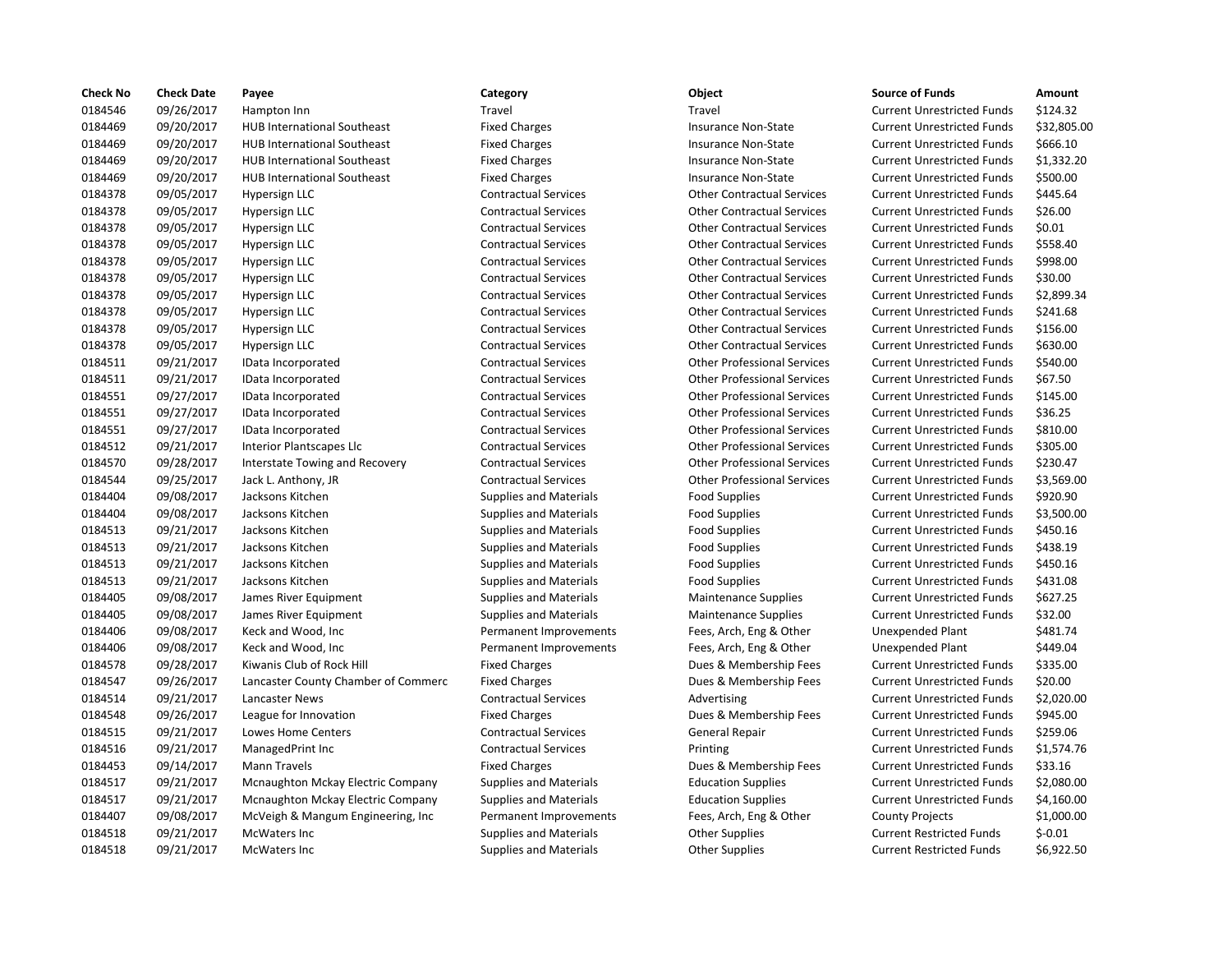| <b>Check No</b> | <b>Check Date</b> | Payee                               | Category                      | <b>Object</b>                      | <b>Source of Funds</b>            | Amount     |
|-----------------|-------------------|-------------------------------------|-------------------------------|------------------------------------|-----------------------------------|------------|
| 0184518         | 09/21/2017        | McWaters Inc                        | <b>Supplies and Materials</b> | <b>Other Supplies</b>              | <b>Current Restricted Funds</b>   | \$2,240.00 |
| 0184518         | 09/21/2017        | McWaters Inc                        | <b>Supplies and Materials</b> | <b>Other Supplies</b>              | <b>Current Restricted Funds</b>   | \$2,240.00 |
| 0184518         | 09/21/2017        | <b>McWaters Inc</b>                 | <b>Supplies and Materials</b> | <b>Other Supplies</b>              | <b>Current Restricted Funds</b>   | \$2,240.00 |
| 0184518         | 09/21/2017        | McWaters Inc                        | <b>Supplies and Materials</b> | <b>Other Supplies</b>              | <b>Current Restricted Funds</b>   | \$530.50   |
| 0184518         | 09/21/2017        | McWaters Inc                        | <b>Supplies and Materials</b> | <b>Other Supplies</b>              | <b>Current Restricted Funds</b>   | \$186.00   |
| 0184518         | 09/21/2017        | McWaters Inc                        | <b>Supplies and Materials</b> | <b>Other Supplies</b>              | <b>Current Restricted Funds</b>   | \$238.00   |
| 0184518         | 09/21/2017        | McWaters Inc                        | <b>Supplies and Materials</b> | <b>Other Supplies</b>              | <b>Current Restricted Funds</b>   | \$2,625.00 |
| 0184518         | 09/21/2017        | McWaters Inc                        | <b>Supplies and Materials</b> | <b>Other Supplies</b>              | <b>Current Restricted Funds</b>   | \$182.00   |
| 0184408         | 09/08/2017        | <b>Melanie Rowe Catering</b>        | <b>Supplies and Materials</b> | <b>Food Supplies</b>               | <b>Current Unrestricted Funds</b> | \$259.74   |
| 0184519         | 09/21/2017        | <b>Melanie Rowe Catering</b>        | <b>Supplies and Materials</b> | <b>Food Supplies</b>               | <b>Current Unrestricted Funds</b> | \$704.70   |
| 0184409         | 09/08/2017        | Merus Refreshment Services Inc      | <b>Supplies and Materials</b> | <b>Food Supplies</b>               | <b>Current Unrestricted Funds</b> | \$71.16    |
| 0184409         | 09/08/2017        | Merus Refreshment Services Inc      | <b>Supplies and Materials</b> | <b>Food Supplies</b>               | <b>Current Unrestricted Funds</b> | \$439.16   |
| 0184520         | 09/21/2017        | Merus Refreshment Services Inc      | <b>Supplies and Materials</b> | <b>Food Supplies</b>               | <b>Current Unrestricted Funds</b> | \$147.38   |
| 0184410         | 09/08/2017        | Mid-Carolina Ahec, Inc.             | <b>Contractual Services</b>   | <b>Other Professional Services</b> | <b>Current Unrestricted Funds</b> | \$136.00   |
| 0184521         | 09/21/2017        | Mid-Carolina Ahec, Inc.             | <b>Contractual Services</b>   | <b>Other Professional Services</b> | <b>Current Unrestricted Funds</b> | \$84.00    |
| 0184381         | 09/06/2017        | Midlands Technical College          | Travel                        | In State Registration Fee          | <b>Current Unrestricted Funds</b> | \$699.00   |
| 0184381         | 09/06/2017        | Midlands Technical College          | Travel                        | In State Registration Fee          | <b>Current Unrestricted Funds</b> | \$699.00   |
| 0184381         | 09/06/2017        | Midlands Technical College          | Travel                        | In State Registration Fee          | <b>Current Unrestricted Funds</b> | \$699.00   |
| 0184381         | 09/06/2017        | Midlands Technical College          | Travel                        | In State Registration Fee          | <b>Current Unrestricted Funds</b> | \$699.00   |
| 0184381         | 09/06/2017        | Midlands Technical College          | Travel                        | In State Registration Fee          | <b>Current Unrestricted Funds</b> | \$699.00   |
| 0184463         | 09/18/2017        | Natl Assoc for the Edu of Young Chi | <b>Fixed Charges</b>          | Dues & Membership Fees             | <b>Current Unrestricted Funds</b> | \$1,683.00 |
| 0184411         | 09/08/2017        | Nbc Universal Media, Llc            | Equipment                     | Library Books, Maps & Film         | <b>Current Unrestricted Funds</b> | \$5,668.85 |
| 0184412         | 09/08/2017        | Oclc Net Library #774418            | Equipment                     | Library Books, Maps & Film         | <b>Current Unrestricted Funds</b> | \$4,357.40 |
| 0184522         | 09/21/2017        | Oclc Net Library #774418            | Equipment                     | Library Books, Maps & Film         | <b>Current Unrestricted Funds</b> | \$638.57   |
| 0184382         | 09/06/2017        | Office of Insurance Services        | <b>Current Liabilities</b>    | State Insurance Employee           | <b>Current Unrestricted Funds</b> | \$187,371. |
| 0184382         | 09/06/2017        | Office of Insurance Services        | <b>Current Liabilities</b>    | Supp Long Term Disability          | <b>Current Unrestricted Funds</b> | \$1,924.50 |
| 0184382         | 09/06/2017        | Office of Insurance Services        | <b>Current Liabilities</b>    | Dental Plus Employee               | <b>Current Unrestricted Funds</b> | \$5,520.08 |
| 0184382         | 09/06/2017        | Office of Insurance Services        | <b>Current Liabilities</b>    | State Vison Plan                   | <b>Current Unrestricted Funds</b> | \$2,236.92 |
| 0184382         | 09/06/2017        | Office of Insurance Services        | <b>Current Liabilities</b>    | <b>State Dental Employee</b>       | <b>Current Unrestricted Funds</b> | \$5,495.26 |
| 0184382         | 09/06/2017        | Office of Insurance Services        | <b>Current Liabilities</b>    | <b>Tobacco Surcharge</b>           | <b>Current Unrestricted Funds</b> | \$600.00   |
| 0184382         | 09/06/2017        | Office of Insurance Services        | <b>Current Liabilities</b>    | State Opt Life                     | <b>Current Unrestricted Funds</b> | \$4,807.28 |
| 0184382         | 09/06/2017        | Office of Insurance Services        | <b>Current Liabilities</b>    | Dep Life Insurance                 | <b>Current Unrestricted Funds</b> | \$103.40   |
| 0184523         | 09/21/2017        | Ontario Investments, Inc.           | <b>Fixed Charges</b>          | Leased To Own Equip                | <b>Current Unrestricted Funds</b> | \$1,730.13 |
| 0184523         | 09/21/2017        | Ontario Investments, Inc.           | <b>Fixed Charges</b>          | Rental Data Processing Equip       | <b>Current Unrestricted Funds</b> | \$4,895.42 |
| 0184523         | 09/21/2017        | Ontario Investments, Inc.           | <b>Fixed Charges</b>          | Rental Data Processing Equip       | <b>Current Unrestricted Funds</b> | \$2,098.04 |
| 0184413         | 09/08/2017        | Panera Llc                          | <b>Supplies and Materials</b> | Food Supplies                      | <b>Current Unrestricted Funds</b> | \$78.29    |
| 0184413         | 09/08/2017        | Panera Llc                          | <b>Supplies and Materials</b> | <b>Food Supplies</b>               | <b>Current Unrestricted Funds</b> | \$133.56   |
| 0184413         | 09/08/2017        | Panera Llc                          | <b>Supplies and Materials</b> | <b>Food Supplies</b>               | <b>Current Unrestricted Funds</b> | \$106.33   |
| 0184413         | 09/08/2017        | Panera Llc                          | <b>Supplies and Materials</b> | <b>Food Supplies</b>               | <b>Current Unrestricted Funds</b> | \$251.41   |
| 0184524         | 09/21/2017        | Panera Llc                          | <b>Supplies and Materials</b> | <b>Food Supplies</b>               | <b>Current Unrestricted Funds</b> | \$186.63   |
| 0184524         | 09/21/2017        | Panera Llc                          | <b>Supplies and Materials</b> | Food Supplies                      | <b>Current Unrestricted Funds</b> | $$-11.35$  |
| 0184524         | 09/21/2017        | Panera Llc                          | <b>Supplies and Materials</b> | <b>Food Supplies</b>               | <b>Current Unrestricted Funds</b> | \$63.85    |
| 0184525         | 09/21/2017        | <b>Porter Paints</b>                | <b>Contractual Services</b>   | <b>General Repair</b>              | <b>Current Unrestricted Funds</b> | \$74.90    |
| 0184468         | 09/18/2017        | Professional Assoc of Cio           | <b>Fixed Charges</b>          | Dues & Membership Fees             | <b>Current Unrestricted Funds</b> | \$75.00    |
| 0184468         | 09/18/2017        | Professional Assoc of Cio           | <b>Fixed Charges</b>          | Dues & Membership Fees             | <b>Current Unrestricted Funds</b> | \$0.00     |
|                 |                   |                                     |                               |                                    |                                   |            |

# Fixed Charges **1974 Dues & Membership Fees** Current Unrestricted Funds \$0.00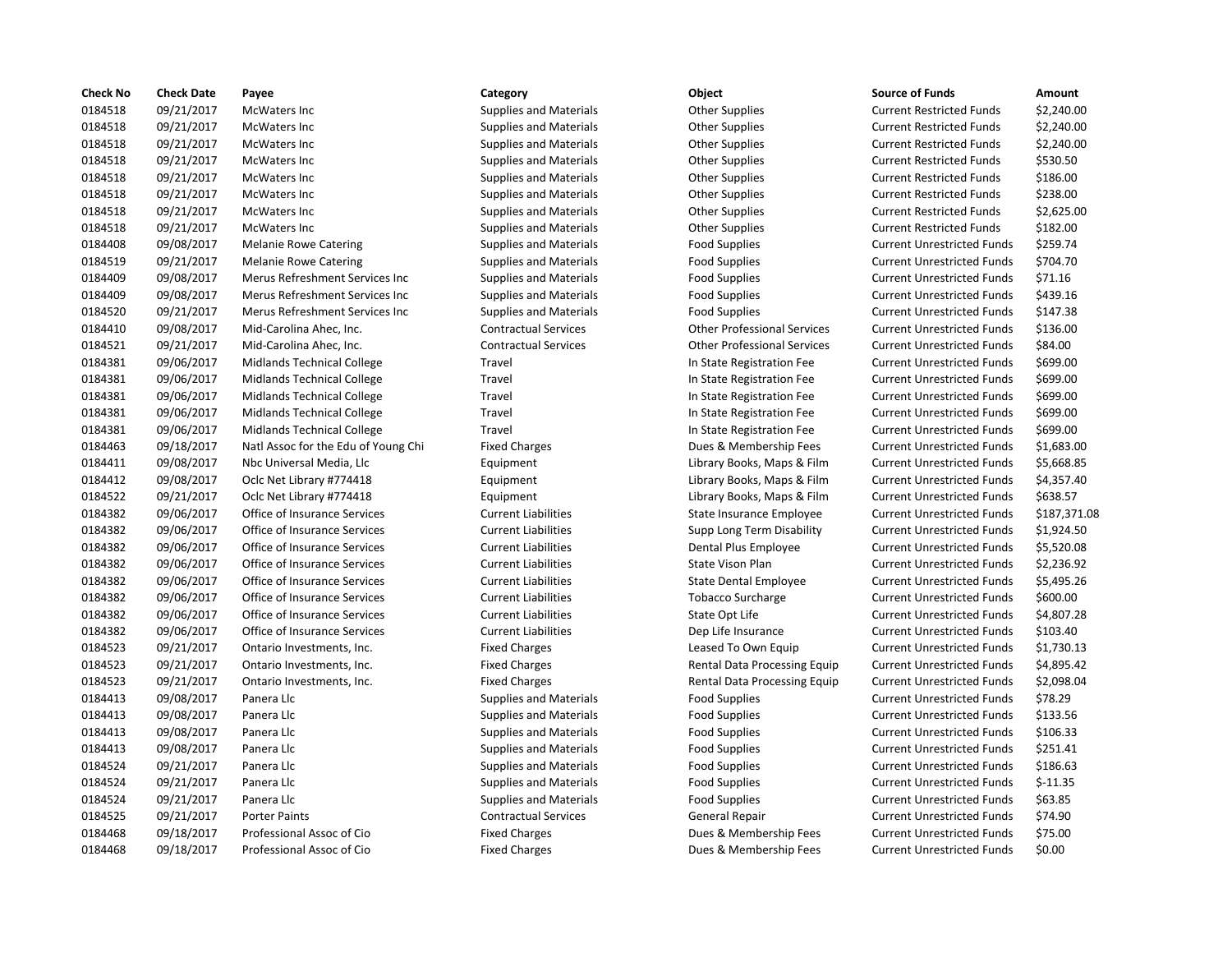| <b>Check No</b> | <b>Check Date</b> | Payee                               | Category                      | Object                             | <b>Source of Funds</b>            | Amount    |
|-----------------|-------------------|-------------------------------------|-------------------------------|------------------------------------|-----------------------------------|-----------|
| 0184526         | 09/21/2017        | PROforma Impact Print & Promo       | <b>Contractual Services</b>   | <b>Other Professional Services</b> | <b>Current Unrestricted Funds</b> | \$1,830.0 |
| 0184526         | 09/21/2017        | PROforma Impact Print & Promo       | <b>Contractual Services</b>   | <b>Other Professional Services</b> | <b>Current Unrestricted Funds</b> | \$0.00    |
| 0184482         | 09/21/2017        | Reserve Account                     | <b>Supplies and Materials</b> | Postage                            | <b>Current Unrestricted Funds</b> | \$6,000.0 |
| 0184571         | 09/28/2017        | Respondus Inc                       | <b>Contractual Services</b>   | <b>Other Professional Services</b> | <b>Current Unrestricted Funds</b> | \$2,095.0 |
| 0184571         | 09/28/2017        | Respondus Inc                       | <b>Contractual Services</b>   | <b>Other Professional Services</b> | <b>Current Unrestricted Funds</b> | \$3,545.0 |
| 0184528         | 09/21/2017        | Rev.com Inc                         | <b>Contractual Services</b>   | <b>Other Professional Services</b> | <b>Current Unrestricted Funds</b> | \$32.00   |
| 0184552         | 09/27/2017        | Robert L. Olson                     | <b>Contractual Services</b>   | <b>Other Professional Services</b> | <b>Current Unrestricted Funds</b> | \$4,320.0 |
| 0184552         | 09/27/2017        | Robert L. Olson                     | <b>Contractual Services</b>   | <b>Other Professional Services</b> | <b>Current Unrestricted Funds</b> | \$8,048.0 |
| 0184552         | 09/27/2017        | Robert L. Olson                     | <b>Contractual Services</b>   | <b>Other Professional Services</b> | <b>Current Unrestricted Funds</b> | \$160.00  |
| 0184444         | 09/12/2017        | Rogers Grading Inc                  | <b>Contractual Services</b>   | <b>Other Professional Services</b> | <b>County Projects</b>            | \$5,000.0 |
| 0184455         | 09/14/2017        | S C Assoc of Student Fin Aid Admin  | <b>Fixed Charges</b>          | Dues & Membership Fees             | <b>Current Unrestricted Funds</b> | \$30.00   |
| 0184455         | 09/14/2017        | S C Assoc of Student Fin Aid Admin  | <b>Fixed Charges</b>          | Dues & Membership Fees             | <b>Current Unrestricted Funds</b> | \$30.00   |
| 0184455         | 09/14/2017        | S C Assoc of Student Fin Aid Admin  | <b>Fixed Charges</b>          | Dues & Membership Fees             | <b>Current Unrestricted Funds</b> | \$30.00   |
| 0184455         | 09/14/2017        | S C Assoc of Student Fin Aid Admin  | <b>Fixed Charges</b>          | Dues & Membership Fees             | <b>Current Unrestricted Funds</b> | \$30.00   |
| 0184455         | 09/14/2017        | S C Assoc of Student Fin Aid Admin  | <b>Fixed Charges</b>          | Dues & Membership Fees             | <b>Current Unrestricted Funds</b> | \$30.00   |
| 0184455         | 09/14/2017        | S C Assoc of Student Fin Aid Admin  | <b>Fixed Charges</b>          | Dues & Membership Fees             | <b>Current Unrestricted Funds</b> | \$30.00   |
| 0184455         | 09/14/2017        | S C Assoc of Student Fin Aid Admin  | <b>Fixed Charges</b>          | Dues & Membership Fees             | <b>Current Unrestricted Funds</b> | \$30.00   |
| 0184455         | 09/14/2017        | S C Assoc of Student Fin Aid Admin  | <b>Fixed Charges</b>          | Dues & Membership Fees             | <b>Current Unrestricted Funds</b> | \$30.00   |
| 0184456         | 09/14/2017        | S C Council of Deans and Dir of Nur | <b>Fixed Charges</b>          | Dues & Membership Fees             | <b>Current Unrestricted Funds</b> | \$100.00  |
| 0184464         | 09/18/2017        | <b>SCOIS</b>                        | <b>Contractual Services</b>   | <b>Other Contractual Services</b>  | <b>Current Unrestricted Funds</b> | \$395.00  |
| 0184467         | 09/18/2017        | SEDUG INC                           | Travel                        | In State Registration Fee          | <b>Current Unrestricted Funds</b> | \$225.00  |
| 0184467         | 09/18/2017        | SEDUG INC                           | Travel                        | In State Registration Fee          | <b>Current Unrestricted Funds</b> | \$225.00  |
| 0184467         | 09/18/2017        | SEDUG INC                           | Travel                        | In State Registration Fee          | <b>Current Unrestricted Funds</b> | \$150.00  |
| 0184416         | 09/08/2017        | Sign Techniques                     | <b>Contractual Services</b>   | <b>Other Professional Services</b> | <b>Current Unrestricted Funds</b> | \$209.72  |
| 0184445         | 09/12/2017        | Siteimprove, Inc.                   | <b>Contractual Services</b>   | <b>Other Professional Services</b> | <b>Current Unrestricted Funds</b> | \$5,080.0 |
| 0184417         | 09/08/2017        | Siteone Landscape Supply, Llc       | <b>Supplies and Materials</b> | <b>Maintenance Supplies</b>        | <b>Current Unrestricted Funds</b> | \$455.75  |
| 0184418         | 09/08/2017        | <b>Snipes</b>                       | <b>Supplies and Materials</b> | Janitorial Supplies                | <b>Current Unrestricted Funds</b> | \$190.97  |
| 0184529         | 09/21/2017        | Snipes                              | <b>Supplies and Materials</b> | Janitorial Supplies                | <b>Current Unrestricted Funds</b> | \$145.09  |
| 0184543         | 09/22/2017        | Sock Club Enterprises, Llc          | <b>Supplies and Materials</b> | Promotional                        | <b>Current Unrestricted Funds</b> | \$1,260.0 |
| 0184543         | 09/22/2017        | Sock Club Enterprises, Llc          | <b>Supplies and Materials</b> | Promotional                        | <b>Current Unrestricted Funds</b> | \$1,260.0 |
| 0184543         | 09/22/2017        | Sock Club Enterprises, Llc          | <b>Supplies and Materials</b> | Promotional                        | <b>Current Unrestricted Funds</b> | \$181.00  |
| 0184543         | 09/22/2017        | Sock Club Enterprises, Llc          | <b>Supplies and Materials</b> | Promotional                        | <b>Current Unrestricted Funds</b> | \$60.00   |
| 0184530         | 09/21/2017        | Softdocs Inc                        | <b>Supplies and Materials</b> | <b>Office Supplies</b>             | <b>Current Unrestricted Funds</b> | \$1,237.0 |
| 0184530         | 09/21/2017        | Softdocs Inc                        | <b>Contractual Services</b>   | General Repair                     | <b>Current Unrestricted Funds</b> | \$1,099.0 |
| 0184530         | 09/21/2017        | Softdocs Inc                        | <b>Contractual Services</b>   | <b>Other Contractual Services</b>  | <b>Current Unrestricted Funds</b> | \$710.00  |
| 0184530         | 09/21/2017        | Softdocs Inc                        | <b>Contractual Services</b>   | General Repair                     | <b>Current Unrestricted Funds</b> | \$795.00  |
| 0184572         | 09/28/2017        | Sourceone Healthcare                | <b>Supplies and Materials</b> | Medical & Lab Supplies             | <b>Current Unrestricted Funds</b> | \$133.33  |
| 0184549         | 09/26/2017        | South Carolina Trio                 | Travel                        | In State Registration Fee          | <b>Current Restricted Funds</b>   | \$57.50   |
| 0184549         | 09/26/2017        | South Carolina Trio                 | Travel                        | In State Registration Fee          | <b>Current Restricted Funds</b>   | \$57.50   |
| 0184549         | 09/26/2017        | South Carolina Trio                 | Travel                        | In State Registration Fee          | <b>Current Restricted Funds</b>   | \$57.50   |
| 0184549         | 09/26/2017        | South Carolina Trio                 | Travel                        | In State Registration Fee          | <b>Current Restricted Funds</b>   | \$57.50   |
| 0184549         | 09/26/2017        | South Carolina Trio                 | Travel                        | In State Registration Fee          | <b>Current Restricted Funds</b>   | \$57.50   |
| 0184549         | 09/26/2017        | South Carolina Trio                 | Travel                        | In State Registration Fee          | <b>Current Restricted Funds</b>   | \$57.50   |
| 0184549         | 09/26/2017        | South Carolina Trio                 | Travel                        | In State Registration Fee          | <b>Current Restricted Funds</b>   | \$57.50   |
| 0184549         | 09/26/2017        | South Carolina Trio                 | Travel                        | In State Registration Fee          | <b>Current Restricted Funds</b>   | \$57.50   |
|                 |                   |                                     |                               |                                    |                                   |           |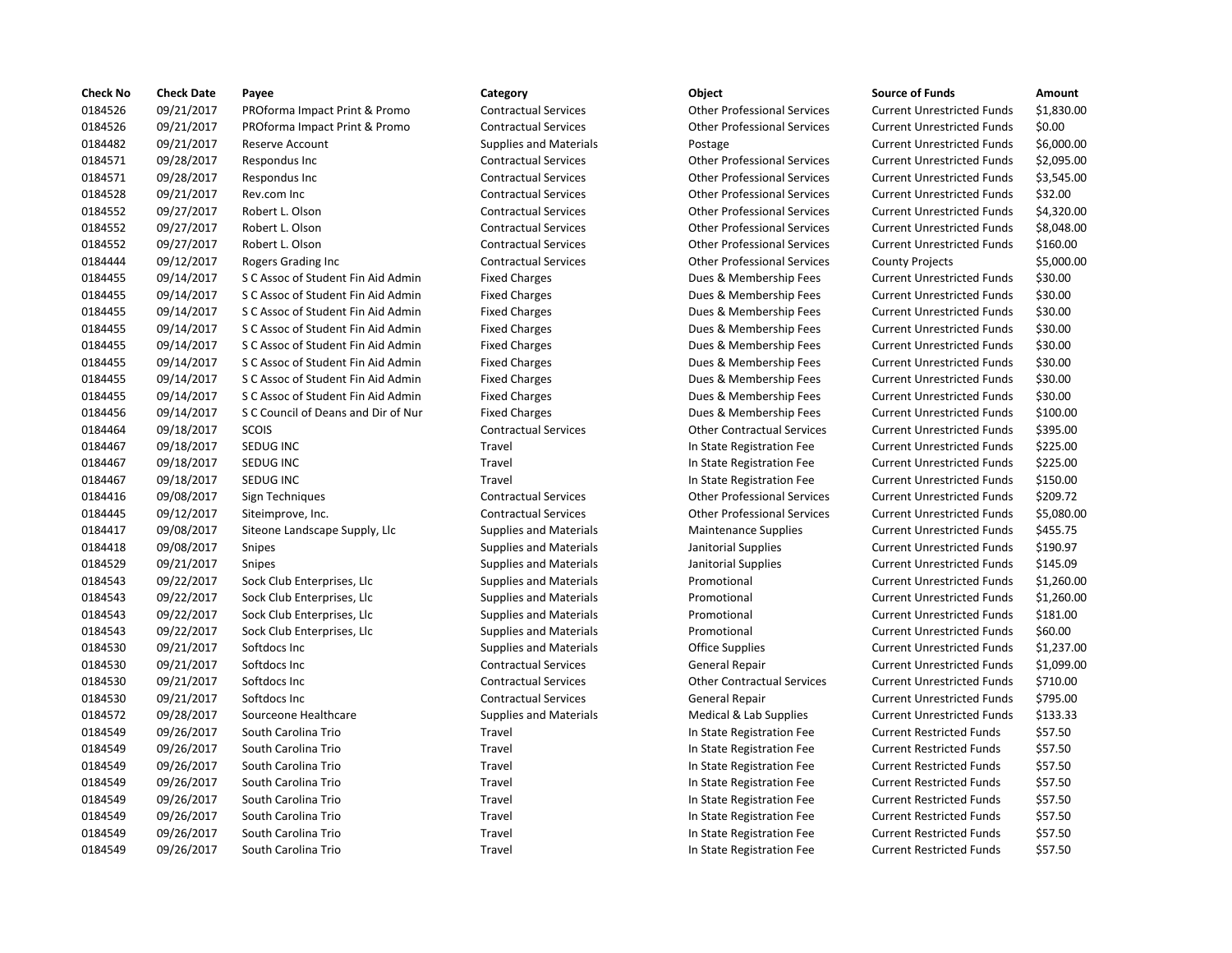| <b>Check No</b> | <b>Check Date</b> | Payee                               | Category                         | Object                             | <b>Source of Funds</b>            | Amount    |
|-----------------|-------------------|-------------------------------------|----------------------------------|------------------------------------|-----------------------------------|-----------|
| 0184414         | 09/08/2017        | Southeastern Chapter National Safet | <b>Supplies and Materials</b>    | <b>Education Supplies</b>          | <b>Current Unrestricted Funds</b> | \$540.00  |
| 0184531         | 09/21/2017        | Southeastern Chapter National Safet | <b>Supplies and Materials</b>    | <b>Education Supplies</b>          | <b>Current Unrestricted Funds</b> | \$1,307.7 |
| 0184457         | 09/14/2017        | Southern Assoc of Student Fin Aid A | <b>Fixed Charges</b>             | Dues & Membership Fees             | <b>Current Unrestricted Funds</b> | \$35.00   |
| 0184457         | 09/14/2017        | Southern Assoc of Student Fin Aid A | <b>Fixed Charges</b>             | Dues & Membership Fees             | <b>Current Unrestricted Funds</b> | \$35.00   |
| 0184457         | 09/14/2017        | Southern Assoc of Student Fin Aid A | <b>Fixed Charges</b>             | Dues & Membership Fees             | <b>Current Unrestricted Funds</b> | \$35.00   |
| 0184457         | 09/14/2017        | Southern Assoc of Student Fin Aid A | <b>Fixed Charges</b>             | Dues & Membership Fees             | <b>Current Unrestricted Funds</b> | \$35.00   |
| 0184457         | 09/14/2017        | Southern Assoc of Student Fin Aid A | <b>Fixed Charges</b>             | Dues & Membership Fees             | <b>Current Unrestricted Funds</b> | \$35.00   |
| 0184457         | 09/14/2017        | Southern Assoc of Student Fin Aid A | <b>Fixed Charges</b>             | Dues & Membership Fees             | <b>Current Unrestricted Funds</b> | \$35.00   |
| 0184457         | 09/14/2017        | Southern Assoc of Student Fin Aid A | <b>Fixed Charges</b>             | Dues & Membership Fees             | <b>Current Unrestricted Funds</b> | \$35.00   |
| 0184532         | 09/21/2017        | Spectrum Reach                      | <b>Contractual Services</b>      | Advertising                        | <b>Current Unrestricted Funds</b> | \$2,500.0 |
| 0184419         | 09/08/2017        | Staffmark                           | <b>Contractual Services</b>      | <b>Other Contractual Services</b>  | <b>Current Unrestricted Funds</b> | \$522.59  |
| 0184419         | 09/08/2017        | Staffmark                           | <b>Contractual Services</b>      | <b>Other Contractual Services</b>  | <b>Current Unrestricted Funds</b> | \$522.59  |
| 0184419         | 09/08/2017        | Staffmark                           | <b>Contractual Services</b>      | <b>Other Professional Services</b> | <b>Current Unrestricted Funds</b> | \$293.20  |
| 0184419         | 09/08/2017        | Staffmark                           | <b>Contractual Services</b>      | <b>Other Professional Services</b> | <b>Current Unrestricted Funds</b> | \$293.20  |
| 0184419         | 09/08/2017        | Staffmark                           | <b>Contractual Services</b>      | <b>Other Contractual Services</b>  | <b>Current Unrestricted Funds</b> | \$293.20  |
| 0184419         | 09/08/2017        | Staffmark                           | <b>Contractual Services</b>      | <b>Other Contractual Services</b>  | <b>Current Unrestricted Funds</b> | \$293.20  |
| 0184533         | 09/21/2017        | Staffmark                           | <b>Contractual Services</b>      | <b>Other Contractual Services</b>  | <b>Current Unrestricted Funds</b> | \$293.20  |
| 0184533         | 09/21/2017        | Staffmark                           | <b>Contractual Services</b>      | <b>Other Professional Services</b> | <b>Current Unrestricted Funds</b> | \$293.20  |
| 0184533         | 09/21/2017        | Staffmark                           | <b>Contractual Services</b>      | <b>Other Professional Services</b> | <b>Current Unrestricted Funds</b> | \$293.20  |
| 0184533         | 09/21/2017        | Staffmark                           | <b>Contractual Services</b>      | <b>Other Contractual Services</b>  | <b>Current Unrestricted Funds</b> | \$522.59  |
| 0184533         | 09/21/2017        | Staffmark                           | <b>Contractual Services</b>      | <b>Other Contractual Services</b>  | <b>Current Unrestricted Funds</b> | \$522.59  |
| 0184542         | 09/22/2017        | Staffmark                           | <b>Contractual Services</b>      | <b>Other Contractual Services</b>  | <b>Current Unrestricted Funds</b> | \$293.20  |
| 0184420         | 09/08/2017        | Statista Inc                        | Equipment                        | Library Books, Maps & Film         | <b>Current Unrestricted Funds</b> | \$2,600.0 |
| 0184421         | 09/08/2017        | Stericycle Inc                      | <b>Contractual Services</b>      | <b>Other Professional Services</b> | <b>Current Unrestricted Funds</b> | \$131.24  |
| 0184421         | 09/08/2017        | Stericycle Inc                      | <b>Contractual Services</b>      | <b>Other Professional Services</b> | <b>Current Unrestricted Funds</b> | \$282.67  |
| 0184421         | 09/08/2017        | Stericycle Inc                      | <b>Contractual Services</b>      | <b>Other Professional Services</b> | <b>Current Unrestricted Funds</b> | \$75.72   |
| 0184421         | 09/08/2017        | Stericycle Inc                      | <b>Contractual Services</b>      | <b>Other Professional Services</b> | <b>Current Unrestricted Funds</b> | \$15.14   |
| 0184422         | 09/08/2017        | <b>Strickland Hydraulics Llc</b>    | <b>Contractual Services</b>      | <b>Other Professional Services</b> | <b>Current Unrestricted Funds</b> | \$725.00  |
| 0184439         | 09/12/2017        | Surveillance, Resources, and Invest | <b>Contractual Services</b>      | <b>Other Professional Services</b> | <b>Current Unrestricted Funds</b> | \$163.50  |
| 0184439         | 09/12/2017        | Surveillance, Resources, and Invest | <b>Contractual Services</b>      | <b>Other Professional Services</b> | <b>Current Unrestricted Funds</b> | \$109.00  |
| 0184439         | 09/12/2017        | Surveillance, Resources, and Invest | <b>Contractual Services</b>      | <b>Other Professional Services</b> | <b>Current Unrestricted Funds</b> | \$872.00  |
| 0184440         | 09/12/2017        | Surveillance, Resources, and Invest | Op Revenue - Other Current Unres | SRI                                | <b>Current Unrestricted Funds</b> | \$599.50  |
| 0184440         | 09/12/2017        | Surveillance, Resources, and Invest | Op Revenue - Other Current Unres | SRI                                | <b>Current Unrestricted Funds</b> | \$54.50   |
| 0184563         | 09/28/2017        | Surveillance, Resources, and Invest | <b>Contractual Services</b>      | <b>Other Professional Services</b> | <b>Current Unrestricted Funds</b> | \$3,815.0 |
| 0184423         | 09/08/2017        | Sysco Food Services of Charlotte Ll | <b>Supplies and Materials</b>    | <b>Food Supplies</b>               | <b>Current Unrestricted Funds</b> | \$1,458.8 |
| 0184423         | 09/08/2017        | Sysco Food Services of Charlotte Ll | <b>Supplies and Materials</b>    | <b>Food Supplies</b>               | <b>Current Unrestricted Funds</b> | \$994.29  |
| 0184423         | 09/08/2017        | Sysco Food Services of Charlotte Ll | <b>Supplies and Materials</b>    | <b>Food Supplies</b>               | <b>Current Unrestricted Funds</b> | \$558.28  |
| 0184423         | 09/08/2017        | Sysco Food Services of Charlotte Ll | <b>Supplies and Materials</b>    | <b>Food Supplies</b>               | <b>Current Unrestricted Funds</b> | \$614.98  |
| 0184423         | 09/08/2017        | Sysco Food Services of Charlotte Ll | <b>Supplies and Materials</b>    | <b>Food Supplies</b>               | <b>Current Unrestricted Funds</b> | \$1,237.2 |
| 0184423         | 09/08/2017        | Sysco Food Services of Charlotte Ll | <b>Supplies and Materials</b>    | <b>Food Supplies</b>               | <b>Current Unrestricted Funds</b> | \$1,326.7 |
| 0184423         | 09/08/2017        | Sysco Food Services of Charlotte Ll | <b>Supplies and Materials</b>    | <b>Food Supplies</b>               | <b>Current Unrestricted Funds</b> | \$187.92  |
| 0184424         | 09/08/2017        | Tapfin                              | <b>Contractual Services</b>      | <b>Other Professional Services</b> | <b>Current Unrestricted Funds</b> | \$6,783.7 |
| 0184424         | 09/08/2017        | Tapfin                              | <b>Contractual Services</b>      | <b>Other Professional Services</b> | <b>Current Unrestricted Funds</b> | \$4,340.0 |
| 0184458         | 09/14/2017        | Terminix Service Inc                | <b>Contractual Services</b>      | <b>Other Contractual Services</b>  | <b>Current Unrestricted Funds</b> | \$90.00   |
| 0184458         | 09/14/2017        | Terminix Service Inc                | <b>Contractual Services</b>      | <b>Other Contractual Services</b>  | <b>Current Unrestricted Funds</b> | \$55.00   |
|                 |                   |                                     |                                  |                                    |                                   |           |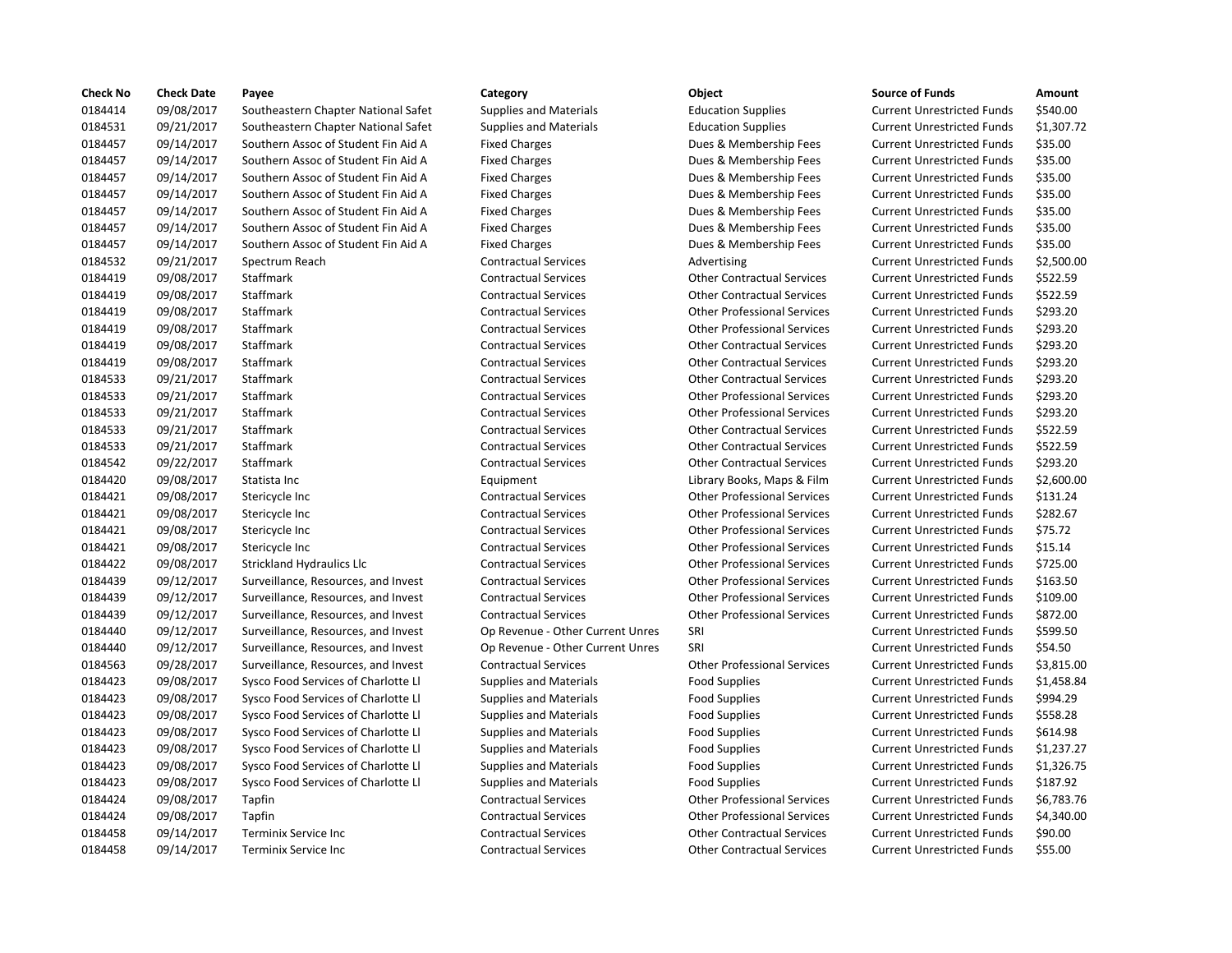| <b>Check No</b> | <b>Check Date</b> | Payee                             | Category                      | Object                             | <b>Source of Funds</b>            | Amount     |
|-----------------|-------------------|-----------------------------------|-------------------------------|------------------------------------|-----------------------------------|------------|
| 0184403         | 09/08/2017        | The Honey Baked Ham Co #1543      | <b>Supplies and Materials</b> | <b>Food Supplies</b>               | <b>Current Unrestricted Funds</b> | \$841.50   |
| 0184534         | 09/21/2017        | U Save Auto Rental                | Travel                        | Travel                             | <b>Current Unrestricted Funds</b> | \$84.55    |
| 0184460         | 09/15/2017        | Unified Av Systems                | Equipment                     | Non Capitalized Equipment          | <b>Current Restricted Funds</b>   | \$435.00   |
| 0184460         | 09/15/2017        | Unified Av Systems                | Equipment                     | Non Capitalized Equipment          | <b>Current Restricted Funds</b>   | \$352.00   |
| 0184460         | 09/15/2017        | Unified Av Systems                | Equipment                     | Non Capitalized Equipment          | <b>Current Restricted Funds</b>   | \$99.00    |
| 0184460         | 09/15/2017        | Unified Av Systems                | Equipment                     | Non Capitalized Equipment          | <b>Current Restricted Funds</b>   | \$0.00     |
| 0184460         | 09/15/2017        | Unified Av Systems                | Equipment                     | Non Capitalized Equipment          | <b>Current Restricted Funds</b>   | \$36.00    |
| 0184460         | 09/15/2017        | Unified Av Systems                | Equipment                     | Non Capitalized Equipment          | <b>Current Restricted Funds</b>   | \$500.00   |
| 0184460         | 09/15/2017        | Unified Av Systems                | Equipment                     | Non Capitalized Equipment          | <b>Current Restricted Funds</b>   | \$385.00   |
| 0184460         | 09/15/2017        | Unified Av Systems                | Equipment                     | Non Capitalized Equipment          | <b>Current Restricted Funds</b>   | \$6,238.0  |
| 0184460         | 09/15/2017        | Unified Av Systems                | Equipment                     | Non Capitalized Equipment          | <b>Current Restricted Funds</b>   | \$0.00     |
| 0184460         | 09/15/2017        | Unified Av Systems                | Equipment                     | Non Capitalized Equipment          | <b>Current Restricted Funds</b>   | \$8,430.0  |
| 0184460         | 09/15/2017        | Unified Av Systems                | Equipment                     | Non Capitalized Equipment          | <b>Current Restricted Funds</b>   | \$538.00   |
| 0184460         | 09/15/2017        | Unified Av Systems                | Equipment                     | Non Capitalized Equipment          | <b>Current Restricted Funds</b>   | \$358.00   |
| 0184460         | 09/15/2017        | Unified Av Systems                | Equipment                     | Non Capitalized Equipment          | <b>Current Restricted Funds</b>   | \$3,335.0  |
| 0184460         | 09/15/2017        | Unified Av Systems                | Equipment                     | Non Capitalized Equipment          | <b>Current Restricted Funds</b>   | \$860.00   |
| 0184460         | 09/15/2017        | Unified Av Systems                | Equipment                     | Non Capitalized Equipment          | <b>Current Restricted Funds</b>   | \$635.00   |
| 0184460         | 09/15/2017        | Unified Av Systems                | Equipment                     | Non Capitalized Equipment          | <b>Current Restricted Funds</b>   | \$49.00    |
| 0184460         | 09/15/2017        | Unified Av Systems                | Equipment                     | Non Capitalized Equipment          | <b>Current Restricted Funds</b>   | \$74.00    |
| 0184460         | 09/15/2017        | Unified Av Systems                | Equipment                     | Non Capitalized Equipment          | <b>Current Restricted Funds</b>   | \$400.00   |
| 0184460         | 09/15/2017        | Unified Av Systems                | Equipment                     | Non Capitalized Equipment          | <b>Current Restricted Funds</b>   | \$40.00    |
| 0184426         | 09/08/2017        | <b>Unifirst Corporation</b>       | <b>Contractual Services</b>   | <b>Other Professional Services</b> | <b>Current Unrestricted Funds</b> | \$105.46   |
| 0184426         | 09/08/2017        | Unifirst Corporation              | <b>Contractual Services</b>   | <b>Other Professional Services</b> | <b>Current Unrestricted Funds</b> | \$105.46   |
| 0184535         | 09/21/2017        | <b>Unifirst Corporation</b>       | <b>Contractual Services</b>   | <b>Other Professional Services</b> | <b>Current Unrestricted Funds</b> | \$105.46   |
| 0184536         | 09/21/2017        | Valley Proteins, Inc              | <b>Contractual Services</b>   | <b>Other Professional Services</b> | <b>Current Unrestricted Funds</b> | \$275.00   |
| 0184427         | 09/08/2017        | Vendable Systems Inc              | <b>Supplies and Materials</b> | <b>Food Supplies</b>               | <b>Current Unrestricted Funds</b> | \$289.91   |
| 0184537         | 09/21/2017        | Vsc Fire & Security               | <b>Supplies and Materials</b> | <b>Other Supplies</b>              | <b>Current Restricted Funds</b>   | \$1,875.0  |
| 0184384         | 09/07/2017        | <b>Waiter's Choice Catering</b>   | <b>Supplies and Materials</b> | <b>Food Supplies</b>               | <b>Current Unrestricted Funds</b> | \$212.82   |
| 0184384         | 09/07/2017        | <b>Waiter's Choice Catering</b>   | <b>Supplies and Materials</b> | <b>Food Supplies</b>               | <b>Current Unrestricted Funds</b> | \$95.86    |
| 0184384         | 09/07/2017        | Waiter's Choice Catering          | <b>Supplies and Materials</b> | <b>Food Supplies</b>               | <b>Current Unrestricted Funds</b> | \$3,082.5  |
| 0184428         | 09/08/2017        | <b>Waiter's Choice Catering</b>   | <b>Supplies and Materials</b> | <b>Food Supplies</b>               | <b>Current Unrestricted Funds</b> | \$443.17   |
| 0184428         | 09/08/2017        | <b>Waiter's Choice Catering</b>   | <b>Supplies and Materials</b> | <b>Food Supplies</b>               | <b>Current Unrestricted Funds</b> | \$270.87   |
| 0184428         | 09/08/2017        | <b>Waiter's Choice Catering</b>   | <b>Supplies and Materials</b> | <b>Food Supplies</b>               | <b>Current Unrestricted Funds</b> | \$443.17   |
| 0184428         | 09/08/2017        | <b>Waiter's Choice Catering</b>   | <b>Supplies and Materials</b> | <b>Food Supplies</b>               | <b>Current Unrestricted Funds</b> | \$270.87   |
| 0184538         | 09/21/2017        | <b>Waiter's Choice Catering</b>   | <b>Supplies and Materials</b> | <b>Food Supplies</b>               | <b>Current Unrestricted Funds</b> | \$8,060.6  |
| 0184429         | 09/08/2017        | Waste Management of the Carolinas | <b>Contractual Services</b>   | <b>Other Contractual Services</b>  | <b>Current Unrestricted Funds</b> | \$339.13   |
| 0184539         | 09/21/2017        | Watson Tate Savory Architects Inc | Permanent Improvements        | Reimbursables                      | <b>Unexpended Plant</b>           | \$335.28   |
| 0184539         | 09/21/2017        | Watson Tate Savory Architects Inc | Permanent Improvements        | Fees, Arch, Eng & Other            | <b>Unexpended Plant</b>           | \$85,896   |
| 0184553         | 09/27/2017        | West Group                        | Equipment                     | Library Books, Maps & Film         | <b>Current Unrestricted Funds</b> | \$638.57   |
| 0184430         | 09/08/2017        | Xerox Corporation                 | <b>Fixed Charges</b>          | Leased To Own Equip                | <b>Current Unrestricted Funds</b> | \$350.56   |
| 0184540         | 09/21/2017        | Xerox Corporation                 | <b>Fixed Charges</b>          | Leased To Own Equip                | <b>Current Unrestricted Funds</b> | \$882.25   |
| 0184573         | 09/28/2017        | Xerox Corporation                 | <b>Fixed Charges</b>          | Leased To Own Equip                | <b>Current Unrestricted Funds</b> | \$963.14   |
| 0184573         | 09/28/2017        | Xerox Corporation                 | <b>Fixed Charges</b>          | Leased To Own Equip                | <b>Current Unrestricted Funds</b> | $$-230.44$ |
| 0184446         | 09/12/2017        | <b>York County</b>                | <b>Contractual Services</b>   | <b>Other Professional Services</b> | <b>Current Unrestricted Funds</b> | \$127.33   |
| 0184441         | 09/12/2017        | York Technical College Foundation | <b>Fixed Charges</b>          | Rent Non State                     | <b>Current Unrestricted Funds</b> | \$1,666.6  |
|                 |                   |                                   |                               |                                    |                                   |            |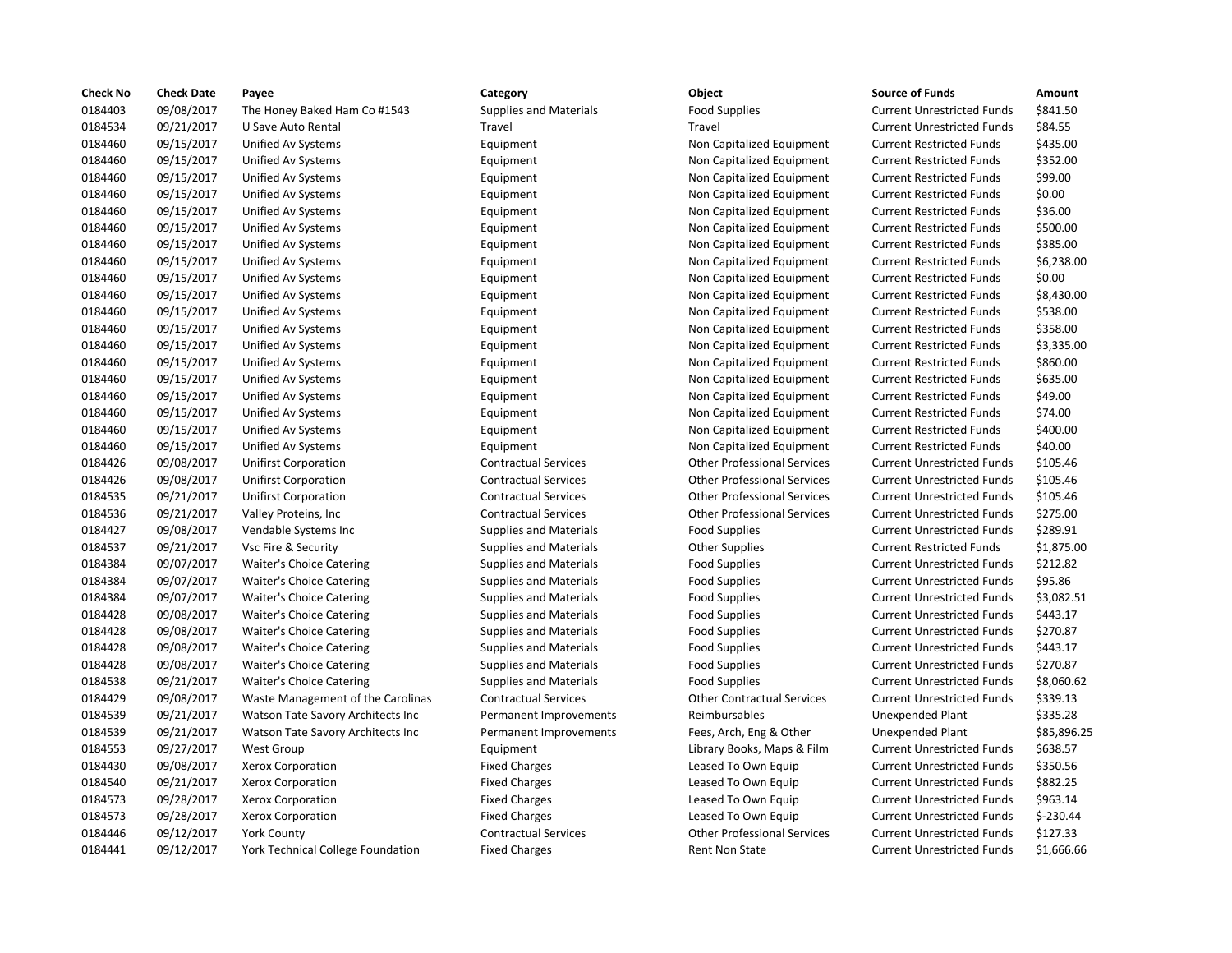| <b>Check No</b> | <b>Check Date</b> | Payee                             | Category                    | Object                               | <b>Source of Funds</b>            | Amount    |
|-----------------|-------------------|-----------------------------------|-----------------------------|--------------------------------------|-----------------------------------|-----------|
| 0184441         | 09/12/2017        | York Technical College Foundation | <b>Fixed Charges</b>        | <b>Rent Non State</b>                | <b>Current Unrestricted Funds</b> | \$1,607.5 |
| 0184441         | 09/12/2017        | York Technical College Foundation | <b>Fixed Charges</b>        | Rent Non State                       | <b>Current Unrestricted Funds</b> | \$3,082.3 |
| 0184541         | 09/21/2017        | Youvisit Llc                      | <b>Contractual Services</b> | <b>Other Professional Services</b>   | <b>Current Unrestricted Funds</b> | \$1,403.0 |
| E0007723        | 09/28/2017        | <b>YTC Employee</b>               | Travel                      | In State Priv Auto                   | <b>Current Unrestricted Funds</b> | \$203.94  |
| E0007723        | 09/28/2017        | <b>YTC Employee</b>               | Travel                      | In State Meals                       | <b>Current Unrestricted Funds</b> | \$209.70  |
| E0007682        | 09/05/2017        | <b>YTC Employee</b>               | Travel                      | Out of State Priv Auto               | <b>Current Unrestricted Funds</b> | \$16.53   |
| E0007682        | 09/05/2017        | <b>YTC</b> Employee               | Travel                      | Out of State Priv Auto               | <b>Current Unrestricted Funds</b> | \$26.58   |
| E0007682        | 09/05/2017        | <b>YTC Employee</b>               | Travel                      | Out of State Priv Auto               | <b>Current Unrestricted Funds</b> | \$16.53   |
| E0007683        | 09/05/2017        | <b>YTC Employee</b>               | Travel                      | Out of State Other Trans             | <b>Current Unrestricted Funds</b> | \$40.33   |
| E0007683        | 09/05/2017        | <b>YTC Employee</b>               | Travel                      | Out of State Misc Travel             | <b>Current Unrestricted Funds</b> | \$38.25   |
| E0007683        | 09/05/2017        | <b>YTC Employee</b>               | Travel                      | Out of State Meals                   | <b>Current Unrestricted Funds</b> | \$89.00   |
| E0007683        | 09/05/2017        | <b>YTC Employee</b>               | Travel                      | Out of State Priv Auto               | <b>Current Unrestricted Funds</b> | \$44.95   |
| E0007683        | 09/05/2017        | <b>YTC Employee</b>               | Travel                      | Out of State Air Trans               | <b>Current Unrestricted Funds</b> | \$565.90  |
| E0007683        | 09/05/2017        | <b>YTC Employee</b>               | Travel                      | Out of State Lodging                 | <b>Current Unrestricted Funds</b> | \$687.09  |
| E0007684        | 09/05/2017        | <b>YTC</b> Employee               | <b>Contractual Services</b> | <b>Education &amp; Training Serv</b> | <b>Current Unrestricted Funds</b> | \$2,000.0 |
| E0007685        | 09/05/2017        | <b>YTC Employee</b>               | Travel                      | In State Priv Auto                   | <b>Current Unrestricted Funds</b> | \$289.08  |
| E0007685        | 09/05/2017        | <b>YTC Employee</b>               | Travel                      | Out of State Meals                   | <b>Current Unrestricted Funds</b> | \$57.00   |
| E0007686        | 09/05/2017        | <b>YTC</b> Employee               | Travel                      | In State Meals                       | <b>Current Unrestricted Funds</b> | \$12.00   |
| E0007686        | 09/05/2017        | <b>YTC Employee</b>               | Travel                      | In State Priv Auto                   | <b>Current Unrestricted Funds</b> | \$183.15  |
| E0007687        | 09/05/2017        | <b>YTC Employee</b>               | <b>Contractual Services</b> | <b>Education &amp; Training Serv</b> | <b>Current Unrestricted Funds</b> | \$1,884.0 |
| E0007688        | 09/05/2017        | <b>YTC Employee</b>               | Travel                      | Out of State Air Trans               | <b>Current Unrestricted Funds</b> | \$50.00   |
| E0007688        | 09/05/2017        | <b>YTC Employee</b>               | Travel                      | Out of State Meals                   | <b>Current Unrestricted Funds</b> | \$89.00   |
| E0007689        | 09/05/2017        | <b>YTC Employee</b>               | Travel                      | In State Priv Auto                   | <b>Current Unrestricted Funds</b> | \$61.88   |
| E0007690        | 09/06/2017        | <b>YTC Employee</b>               | Travel                      | In State Priv Auto                   | <b>Current Unrestricted Funds</b> | \$87.02   |
| E0007691        | 09/06/2017        | <b>YTC Employee</b>               | Travel                      | Out of State Priv Auto               | <b>Current Unrestricted Funds</b> | \$15.35   |
| E0007692        | 09/06/2017        | <b>YTC</b> Employee               | Travel                      | In State Priv Auto                   | <b>Current Unrestricted Funds</b> | \$50.64   |
| E0007693        | 09/06/2017        | <b>YTC Employee</b>               | Travel                      | In State Priv Auto                   | <b>Current Unrestricted Funds</b> | \$341.46  |
| E0007694        | 09/06/2017        | <b>YTC Employee</b>               | Travel                      | In State Priv Auto                   | <b>Current Unrestricted Funds</b> | \$26.53   |
| E0007695        | 09/06/2017        | <b>YTC</b> Employee               | Travel                      | In State Priv Auto                   | <b>Current Unrestricted Funds</b> | \$193.06  |
| E0007695        | 09/06/2017        | <b>YTC</b> Employee               | Travel                      | In State Lodging                     | <b>Current Unrestricted Funds</b> | \$217.74  |
| E0007696        | 09/06/2017        | <b>YTC</b> Employee               | <b>Contractual Services</b> | <b>Education &amp; Training Serv</b> | <b>Current Unrestricted Funds</b> | \$2,000.0 |
| E0007697        | 09/06/2017        | <b>YTC Employee</b>               | Travel                      | In State Priv Auto                   | <b>Current Unrestricted Funds</b> | \$43.68   |
| E0007697        | 09/06/2017        | <b>YTC Employee</b>               | Travel                      | Out of State Priv Auto               | <b>Current Unrestricted Funds</b> | \$7.38    |
| E0007698        | 09/06/2017        | <b>YTC</b> Employee               | Travel                      | In State Priv Auto                   | <b>Current Unrestricted Funds</b> | \$10.40   |
| E0007699        | 09/06/2017        | <b>YTC</b> Employee               | Travel                      | In State Priv Auto                   | <b>Current Unrestricted Funds</b> | \$26.63   |
| E0007700        | 09/06/2017        | <b>YTC Employee</b>               | Travel                      | In State Priv Auto                   | <b>Current Unrestricted Funds</b> | \$45.08   |
| E0007701        | 09/06/2017        | <b>YTC</b> Employee               | Travel                      | In State Priv Auto                   | <b>Current Unrestricted Funds</b> | \$41.80   |
| E0007701        | 09/06/2017        | <b>YTC Employee</b>               | Travel                      | In State Priv Auto                   | <b>Current Unrestricted Funds</b> | \$43.54   |
| E0007702        | 09/06/2017        | <b>YTC Employee</b>               | Travel                      | In State Priv Auto                   | <b>Current Unrestricted Funds</b> | \$66.18   |
| E0007703        | 09/06/2017        | <b>YTC</b> Employee               | Travel                      | In State Priv Auto                   | <b>Current Unrestricted Funds</b> | \$38.73   |
| E0007704        | 09/06/2017        | <b>YTC Employee</b>               | Travel                      | In State Priv Auto                   | <b>Current Unrestricted Funds</b> | \$138.40  |
| E0007705        | 09/06/2017        | <b>YTC Employee</b>               | Travel                      | In State Priv Auto                   | <b>Current Unrestricted Funds</b> | \$20.79   |
| E0007706        | 09/06/2017        | <b>YTC Employee</b>               | Travel                      | Non Deductible Meals                 | <b>Current Unrestricted Funds</b> | \$7.00    |
| E0007707        | 09/14/2017        | <b>YTC Employee</b>               | Travel                      | Out of State Priv Auto               | <b>Current Unrestricted Funds</b> | \$54.06   |
| E0007708        | 09/14/2017        | <b>YTC</b> Employee               | Travel                      | In State Priv Auto                   | <b>Current Unrestricted Funds</b> | \$23.27   |

# Fixed Charges **Fixed Charges** Fixed Current Unrestricted Funds \$1,607.53 Fixed Charges Technical College Foundation Fixed Current Unrestricted Funds \$3,082.37 0184541 09/21/2017 Youvisit Llc Contractual Services Other Professional Services Current Unrestricted Funds \$1,403.00 Travel **EXECO 2007** In State Priv Auto **Current Unrestricted Funds** \$203.94 Travel **Example 2007 Travel In State Meals** Current Unrestricted Funds \$209.70 Travel **EXECUTE:** Out of State Priv Auto Current Unrestricted Funds \$16.53 Travel **EXECORREG 2007682 Out of State Priv Auto** Current Unrestricted Funds \$26.58 Travel **EXECUTE:** Travel Out of State Priv Auto Current Unrestricted Funds \$16.53 Travel **EXECUTE:** Out of State Other Trans Current Unrestricted Funds \$40.33 Travel **EXECUTE:** Out of State Misc Travel Current Unrestricted Funds \$38.25 Travel **EXECUTE:** Travel Current Unrestricted Funds \$89.00 Travel **EXECONTE:** Out of State Priv Auto Current Unrestricted Funds \$44.95 Travel **EXECO 68 CONFERGAGE CONTENT OUT OUT OUT A** Current Unrestricted Funds \$565.90 Travel **EXECUTE:** Travel Cut of State Lodging Current Unrestricted Funds \$687.09 Contractual Services **Education & Training Serv** Current Unrestricted Funds \$2,000.00 Travel **EXECUTE:** In State Priv Auto **Current Unrestricted Funds** \$289.08 Travel **EXECUTE:** Out of State Meals Current Unrestricted Funds \$57.00 Travel **EXECUTE:** In State Meals Current Unrestricted Funds \$12.00 Travel **EXECUTE:** In State Priv Auto **Current Unrestricted Funds** \$183.15 E0007687 09/05/2017 YTC Employee Contractual Services Education & Training Serv Current Unrestricted Funds \$1,884.00 Travel **EXECUTE:** Out of State Air Trans Current Unrestricted Funds \$50.00 Travel **EXECUTE:** Travel Current Unrestricted Funds 589.00 Travel **EXECUTE:** In State Priv Auto **Current Unrestricted Funds** \$61.88 E0007690 09/06/2017 YTC Employee Travel In State Priv Auto Current Unrestricted Funds \$87.02 Travel **EXECONTE:** Out of State Priv Auto Current Unrestricted Funds \$15.35 Travel **EXECUTE:** In State Priv Auto **Current Unrestricted Funds** \$50.64 Travel **End and State Priv Auto Current Unrestricted Funds** \$341.46 E0097694 1007694 1007694 1n State Priv Auto Current Unrestricted Funds \$26.53 E0007695 09/06/2017 YTC Employee Travel In State Priv Auto Current Unrestricted Funds \$193.06 Travel **EXECUTE:** Travel In State Lodging Current Unrestricted Funds \$217.74 E0007696 09/06/2017 YTC Employee Contractual Services Education & Training Serv Current Unrestricted Funds \$2,000.00 Travel **EXECUTE:** In State Priv Auto **Current Unrestricted Funds** \$43.68 Travel **EXECONFEDENT CONTENTS OUT OUT OUT OUT AUTO** Current Unrestricted Funds \$7.38 Travel **EXECUTE:** In State Priv Auto **Current Unrestricted Funds** \$10.40 Travel **EXECO** 1000769 1097 Travel In State Priv Auto Current Unrestricted Funds 526.63 Travel **EXECUTE:** In State Priv Auto **Current Unrestricted Funds** \$45.08 Travel **EXECUTE:** In State Priv Auto **Current Unrestricted Funds** \$41.80 Travel **End and State Priv Auto** Current Unrestricted Funds \$43.54 Travel **EXOCO7702 00072 1007 1202 109 1207 1207** Current Unrestricted Funds \$66.18 Travel **Endow Travel In State Priv Auto** Current Unrestricted Funds \$38.73 Travel **End approximate Travel In State Priv Auto** Current Unrestricted Funds \$138.40 Enavel Travel Travel In State Priv Auto Current Unrestricted Funds \$20.79 Travel **EXECONTE:** Non Deductible Meals Current Unrestricted Funds \$7.00 Travel Travel **EXECUTE:** Out of State Priv Auto Current Unrestricted Funds \$54.06